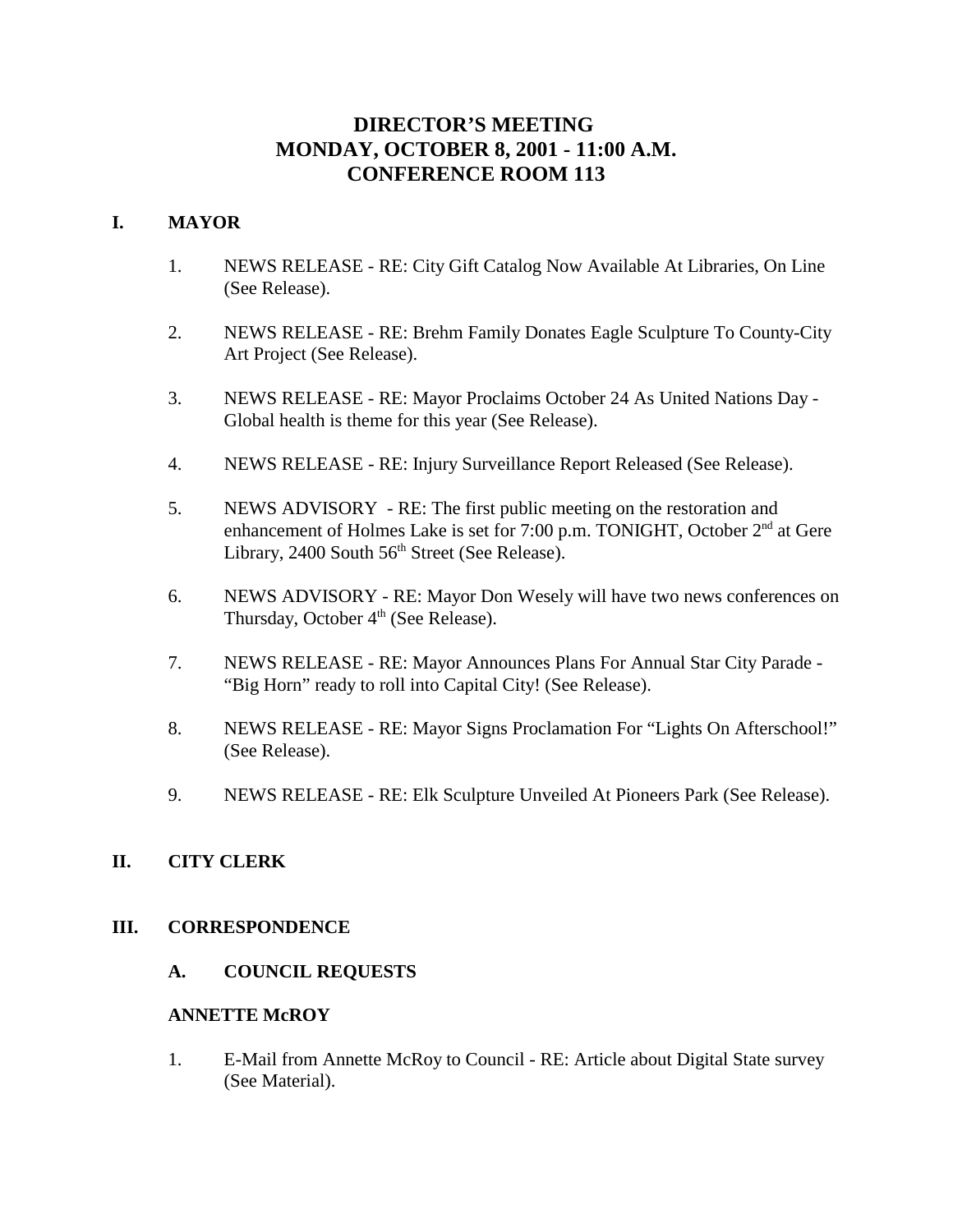# **JONATHAN COOK**

- 1. OUTSTANDING Request to Parks & Recreation Department RE: Boulevard Plantings (RFI#45 - 7/13/01). — **1.) SEE RESPONSE FROM LYNN JOHNSON, PARKS & RECREATION DIRECTOR RECEIVED ON RFI#45 - 9/12/01 (The responses for RFI#45 & RFI#49 are in one Memo)**
- 2. OUTSTANDING Request to Public Works & Utilities Department RE: Status of Sidewalks in Roper School/West A Neighborhood Area (RFI#53 - 9/10/01). — **1.) SEE RESPONSE FROM HARRY KROOS, PUBLIC WORKS & UTILITIES DEPARTMENT RECEIVED ON RFI#53 - 10/03/01**
- 3. OUTSTANDING Request to Public Works & Utilities Department/ Parks & Recreation Department - RE: Sidewalk Repair Near 20<sup>th</sup> and Washington, Cutting of Tree Roots (RFI#54 - 9/10/01). — **1.) SEE RESPONSE FROM J.J. YOST, PARKS & RECREATION DEPARTMENT RECEIVED ON RFI#54 - 9/14/01 — 2.) SEE RESPONSE FROM HARRY KROOS, PUBLIC WORKS & UTILITIES DEPARTMENT RECEIVED ON RFI#54 - 10/03/01**
- 4. OUTSTANDING Request to Public Works & Utilities Department RE: Status of Sidewalk on Old Cheney Road from Hunts Drive to Limestone Road N (RFI#57 - 9/10/01). — **1.) SEE RESPONSE FROM HARRY KROOS, PUBLIC WORKS & UTILITIES DEPARTMENT RECEIVED ON RFI#57 - 10/04/01**
- 5. Request to Public Works & Utilities Department RE: Potholes at  $14<sup>th</sup>$  & Mockingbird Lane (RFI#58 - 10/01/01)
- 6. Response from Scott Opfer & Dennis Bartels, Public Works & Utilities Department to RFI#52 - RE: Old Cheney Rd./west bypass traffic signal Road connections through Wilderness Park (RFI#52 - 10/01/01)

# **GLENN FRIENDT**

- 1. OUTSTANDING Request to Public Works & Utilities Department-Sidewalks, Harry Kroos - RE: Downtown Sidewalks (RFI#6 - 9/11/01). — **1.) SEE RESPONSE FROM HARRY KROOS, PUBLIC WORKS & UTILITIES DEPARTMENT RECEIVED ON RFI#6 - 10/04/01**
- 2. OUTSTANDING Request to Allan Abbott, Public Works & Utilities Director/Don Herz, Finance Director/Vinci Mejer, Purchasing/Dana Roper, Law - RE: Warranties (RFI#7 - 9/11/01). — **1.) SEE RESPONSE FROM DON TAUTE, ASSISTANT CITY ATTORNEY RECEIVED ON RFI#7 - 9/25/01**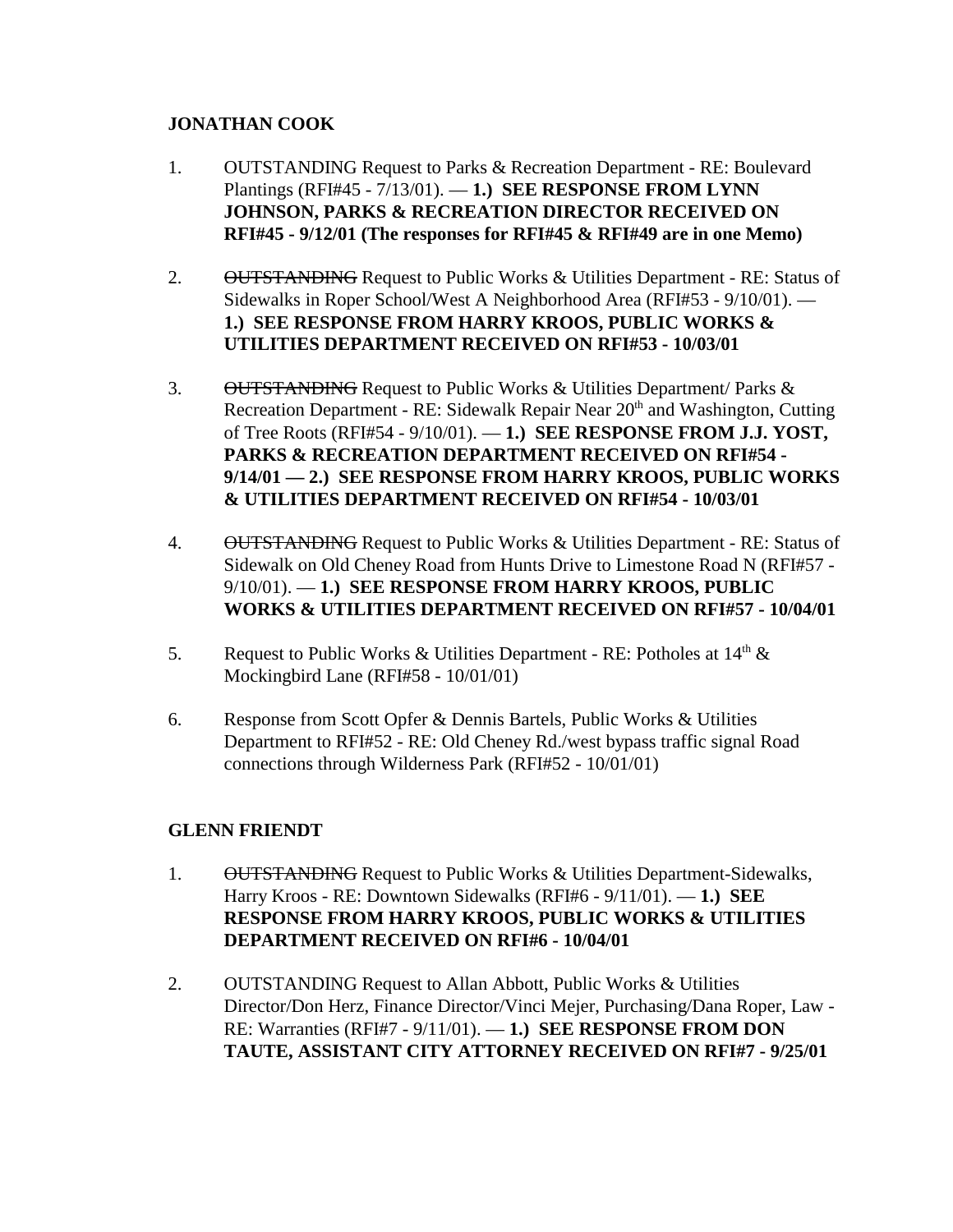3. Letter to David Stoeffler, Editor, Lincoln Journal Star - RE: Last week's frontpage article "Mayor freezes funds" (See Letter).

# **COLEEN SENG**

- 1. OUTSTANDING Request to Health Department/Public Works & Utilities Department/Building & Safety Department - RE: Rat problem in Western University Place (RFI#874 -9/17/01). — **1.) SEE RESPONSE FROM ROY BRETTHORST, BUILDING & SAFETY DEPARTMENT RECEIVED ON RFI#874 - 9/27/01 — 2.) SEE RESPONSE FROM JOYCE JENSEN, HEALTH DEPARTMENT RECEIVED ON RFI#874 - 10/01/01 — 3.) SEE RESPONSE FROM ROGER KRULL, PUBLIC WORKS & UTILITIES DEPARTMENT RECEIVED ON RFI#874 - 10/03/01**
- 2. OUTSTANDING Request to Public Works & Utilities Department, Traffic/Police Department - RE: Site distance obstruction at the corner of Steinway & Skyway Rd. (RFI#875 - 9/24/01)
- 3. Request to Public Works & Utilities Department RE: Request to have Orchard Street paved between  $40^{th}$  &  $41^{st}$  Streets (RFI#876 - 10/01/01)

# **B. DIRECTORS AND DEPARTMENT HEADS**

### **FINANCE/CITY TREASURER**

- 1. Material RE: Monthly City Cash Report & City of Lincoln-Pledged Collateral Statement - August 31, 2001.
- 2. Material from Don Herz & Melinda J. Jones RE: Resolution & Finance Department Treasurer Of Lincoln, Nebraska Investments Purchased Between September 22 and September 26, 2001.

### **HEALTH DEPARTMENT**

- 1. RELEASE from Bruce Dart RE: Cryptoporidiosis Update (See Release).
- 2. NEWS RELEASE RE: Breast Health Awareness (See Release).
- 3. NEWS RELEASE RE: Immunization Awareness Campaign (See Release).

# **LIBRARY**

1. 3 NEWS RELEASES - RE: Discover The Prairie @ your library; Laugh For Life @ your library; & Books Talk @ your library (See Releases).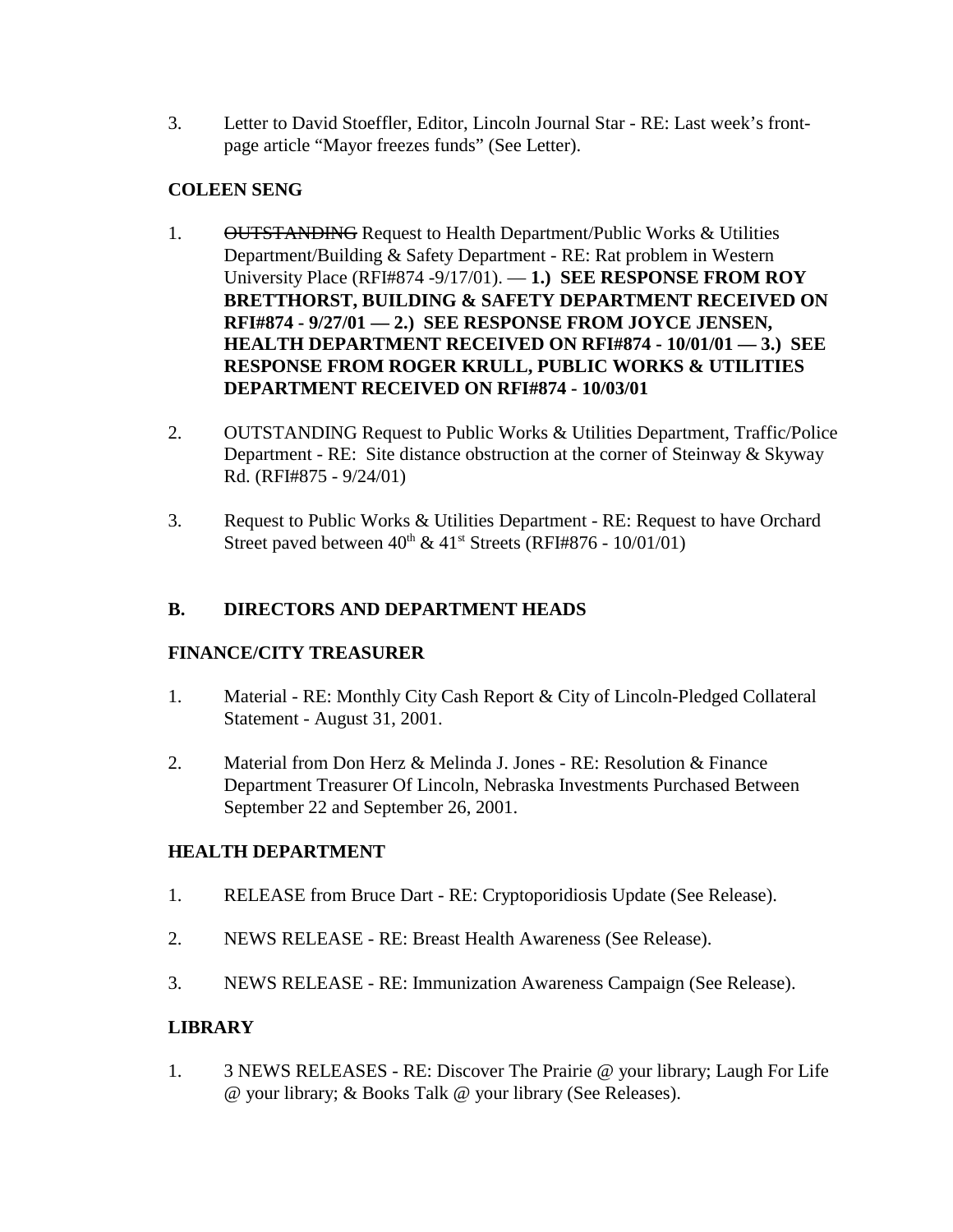# **PARKS & RECREATION DEPARTMENT**

1. Memo & Report from Lynn Johnson & Steve Schwab - RE: Tree City USA - 'Sterling Award' – 2001 Annual Report (See Material).

# **PUBLIC WORKS & UTILITIES DEPARTMENT**

- 1. E-Mail from Scott Opfer RE: US-77 and Old Cheney Road (See E-Mail).
- 2. Response Letter from Harry Kroos to Dave Wolvin RE: The lack of progress in completion of the sidewalk along 'A' Street at 8110 'A' Street (See Letter).

# **STARTRAN**

1. Response Letter from Larry Worth to Marian Malone, President, Citizens Transportation Coalition - RE: The provision of StarTran transit services to  $84<sup>th</sup>$  & Havelock Avenue, and to the Lancaster County Events Center (See Letter).

# **C. MISCELLANEOUS**

- 1. Letter from John Spence RE: NEBCO's wish to build a new office building on what has been a surface level parking lost for 10 years for the people of Lincoln (See Letter).
- 2. Letter & Material from James L. Wilson, President, Laser Inc. RE: Hawkins Construction Company (Copy of all this material is on file in the City Council Office).
- 3. Letter from Wendy Katz RE: Would like the Lincoln City Council to review their contract with Peoples Natural Gas, or more particularly their "Home Energy Options" (See Letter).
- 4. Note from Lisa Stanek-Wright RE: Would like to see the Nurses Home on the Bryan/LGH west campus preserved and given historic landmark status (See Note).
- 5. Letter from Gregory S. Nielsen, Treasurer, Southfork Homeowners Association, Inc. - RE: Requests information related to claims being formulated based on the destruction of property caused by the  $70<sup>th</sup>$  Street widening project contractors which have not been remedied (See Letter).
- 6. Material dropped off by Glenn Cekal for Council RE: Problem Resolution Team (See Material).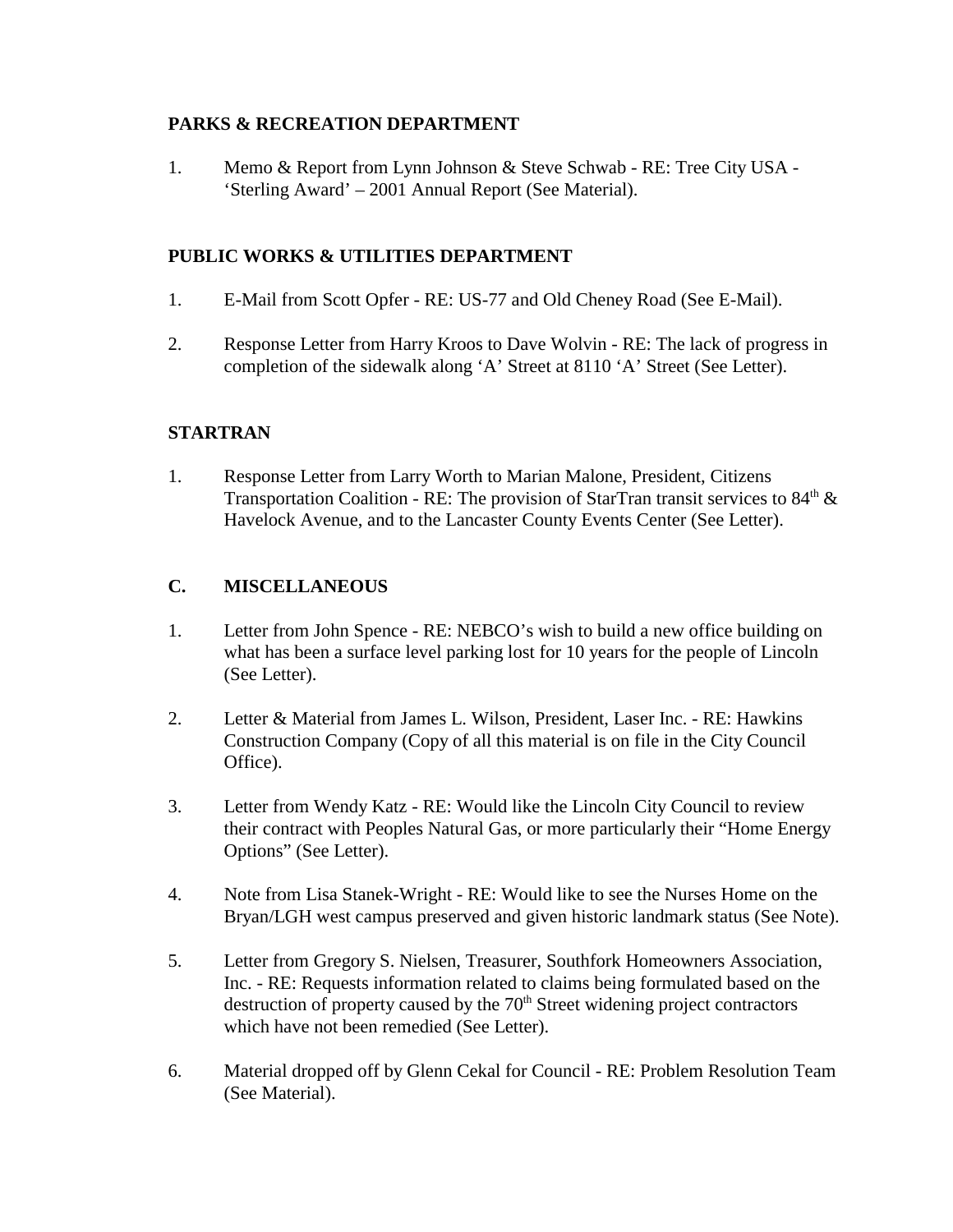- 7. Letter from Clyde Malone Community Center, Board of Directors to Kit Boesch, Human Service Administrator - RE: In response to comments made during the meeting of the Joint Budget Committee and United Way (October 1, 2001) with the Board of Directors of the Clyde Malone Community Center (See Letter).
- 8. Letter & Material from William Duffield, Duffy's Exotic Body Piercing Studio & JoAnne Shipperbottom, Mojo's Dermagraphics & Design - RE: The numerous telephone calls they have received and still receiving from customers regarding the age limits on piercing and tattoos (See Material).

# **IV. DIRECTORS**

# **V. CITY COUNCIL MEMBERS**

### **VI. ADJOURNMENT**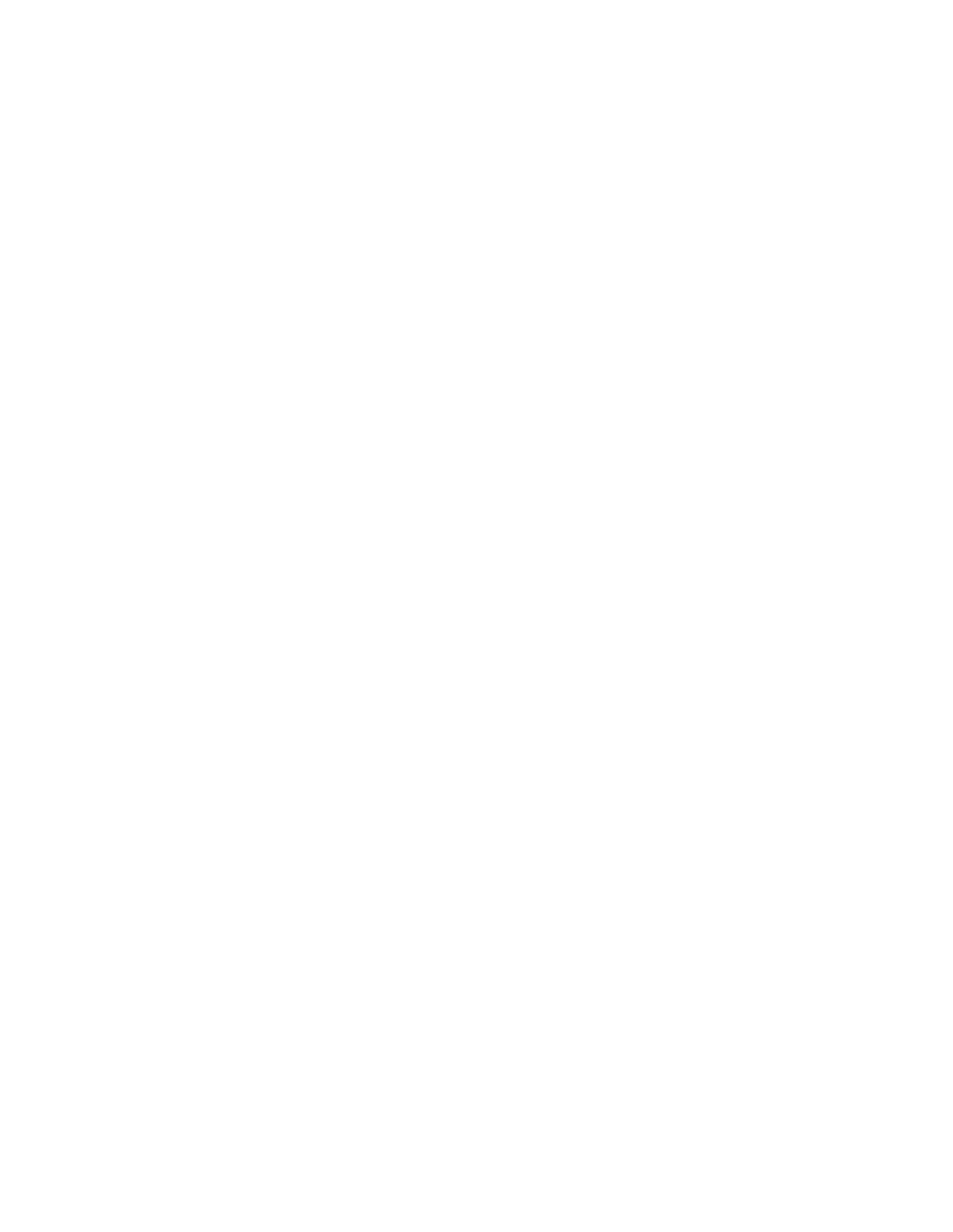# **DIRECTOR'S MEETING MINUTES MONDAY, OCTOBER 8, 2001 CONFERENCE ROOM 113**

**Council Members Present:** Annette McRoy, Chair; Jonathan Cook, Vice-Chair; Coleen Seng, Jon Camp, Ken Svoboda, Glenn Friendt, Terry Werner.

**Others Present:** Mayor Don Wesely, Mark Bowen, Ann Harrell, Amy Tejral, Mayor's Office; City Clerk, Joan Ross; Dana Roper, City Attorney; Directors and Department Heads; Darrell Podany, Aide to Council Members Camp, Friendt, & Svoboda; Joan Ray, City Council Staff and Mark Andersen, Lincoln Journal Star Representative.

With direction from the City Attorney's Office, the Council moved to authorize institution of a lawsuit against Time-Warner for underpayment of franchise fees, latecharges and interest. The motion was made by Jonathan Cook, seconded by Ken Svoboda and passed by the following vote: AYES: Terry Werner, Coleen Seng, Glenn Friendt, Annette McRoy, Jonathan Cook, Jon Camp, Ken Svoboda; NAYES: None.

### **I. MAYOR**

Mayor Don Wesely stated to Council that first off, obviously, the attack yesterday has all of them concerned about heightening the possibility of activity once again in terms of Terrorism. Mayor Wesely stated to Council that he thinks they've taken precautions, but he does think ultimately the Public Building Commission is going to meet tomorrow. Mayor Wesely stated to Council that one of the things they have not done enough of, but what they need to do is [inaudible] campus and need to take some steps that makes some sense to protect. Mayor Wesely stated to Council that the State Capitol Building has already reviewed a study that was done after the Oklahoma City bombing and now they're starting some of that discussion and the Airport has already gotten started on it. Mayor Wesely stated to Council that they all are keeping their eyes opened and the Police force is very much on the alert, but he does think the one thing they haven't initiated and the Public Building Commission is going to need to step forward with tighter security.

Mayor Don Wesely stated to Council that on a positive note, they did dedicated the Eagle Sculpture upstairs and if they haven't had a chance to see it yet, it is really beautiful. Mayor Wesely stated to Council that the Brehm family donated it to the City and they're very grateful for their generosity.

Mayor Wesely stated to Council that they also dedicated the Elk Sculpture at the north entrance to Pioneers Park. Mayor Wesely stated to Council if they get a chance to go out and take a look at it because it is a great addition to the north entrance of Pioneers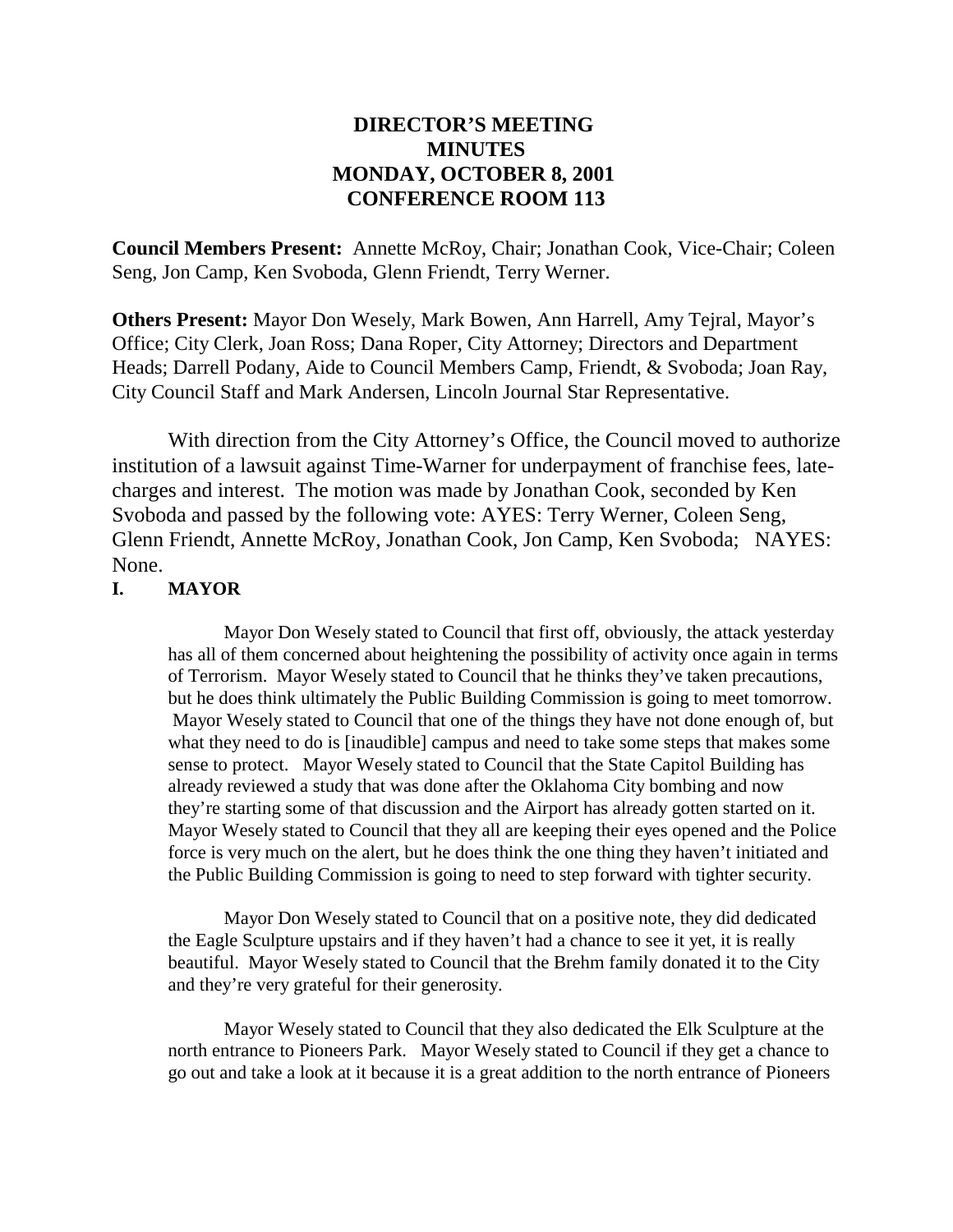Park. Mayor Wesely commented to Council that it turns out the buffalo has been there for 75 years and the plans at that time was to have the elk and now 75 years has passed before they finally got it up.

Mayor Don Wesely stated to Council that they announced the Star City Parade and it will be on December  $8<sup>th</sup>$ . Mayor Wesely stated to Council that they have a new addition to the parade called "Big Horn" and it sounds like it is really magnificent. Mayor Wesely stated to Council that things look good for the parade.

Mayor Don Wesely stated to Council that they released a "Gift Catalog" with their tight budget trying to encourage folks if they could to buy donations to the City in different ways to help them meet their budget.

Mayor Don Wesely stated that he does want to 'thank' the JBC Members (Joint Budget Committee). Mayor Wesely indicated that he thinks that was a good approach to deal with the Malone Center and he thinks it was on track. Mayor Wesely thanked them. Ms. McRoy thanked Mayor Wesely.

- 1. NEWS RELEASE RE: City Gift Catalog Now Available At Libraries, On Line. — Mayor Don Wesely mentioned this issue during his comments to the Council under "I. Mayor".
- 2. NEWS RELEASE RE: Brehm Family Donates Eagle Sculpture To County-City Art Project. — Mayor Don Wesely mentioned this issue during his comments to the Council under "I. Mayor".
- 3. NEWS RELEASE RE: Mayor Proclaims October 24 As United Nations Day Global health is theme for this year. — NO COMMENTS
- 4. NEWS RELEASE RE: Injury Surveillance Report Released. NO **COMMENTS**
- 5. NEWS ADVISORY RE: The first public meeting on the restoration and enhancement of Holmes Lake is set for 7:00 p.m. TONIGHT, October  $2<sup>nd</sup>$  at Gere Library, 2400 South  $56<sup>th</sup>$  Street. — NO COMMENTS
- 6. NEWS ADVISORY RE: Mayor Don Wesely will have two news conferences on Thursday, October  $4<sup>th</sup>$ . — NO COMMENTS
- 7. NEWS RELEASE RE: Mayor Announces Plans For Annual Star City Parade "Big Horn" ready to roll into Capital City! — Mayor Don Wesely mentioned this issue during his comments to the Council under "I. Mayor".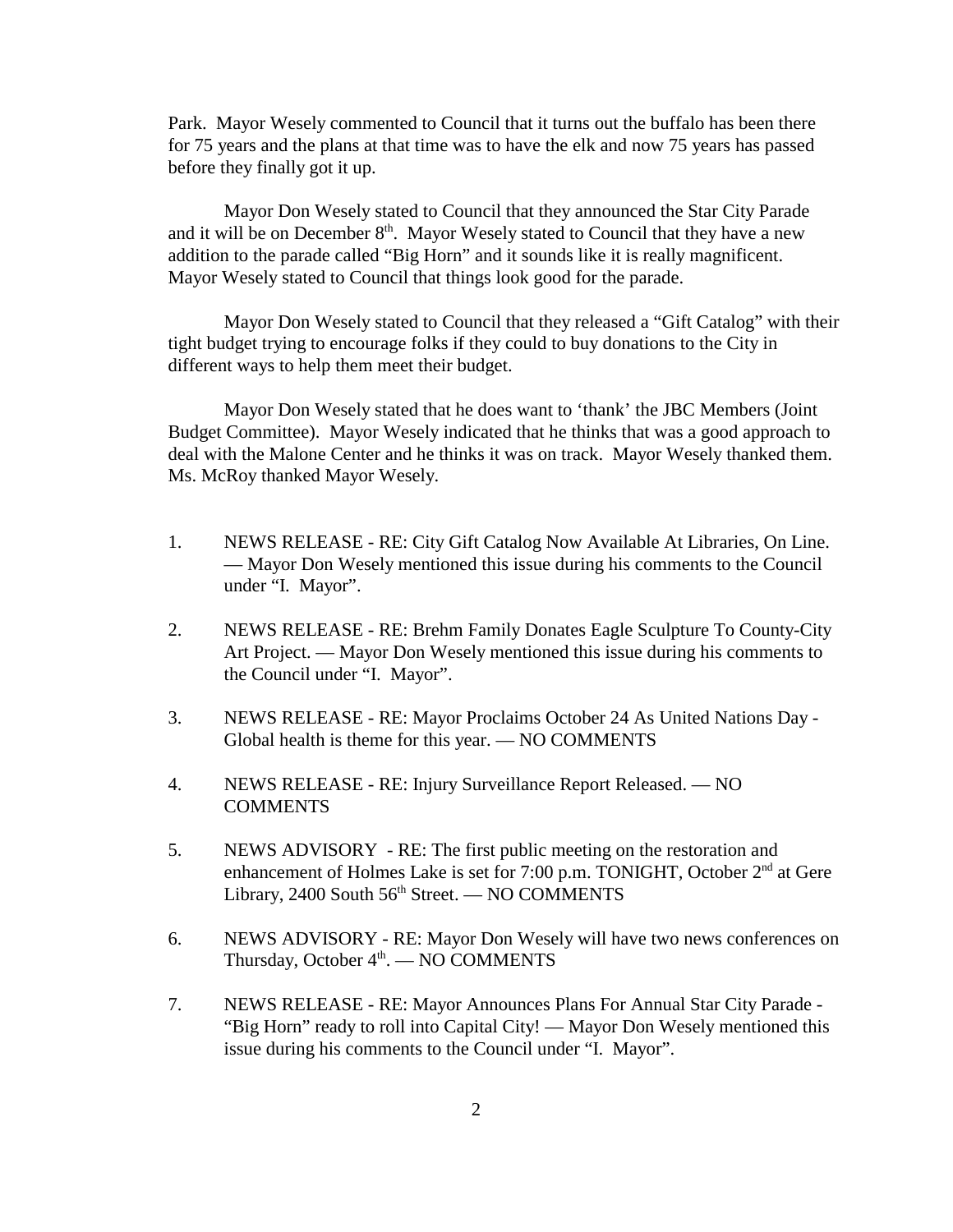- 8. NEWS RELEASE RE: Mayor Signs Proclamation For "Lights On Afterschool!". — NO COMMENTS
- 9. NEWS RELEASE RE: Elk Sculpture Unveiled At Pioneers Park. Mayor Don Wesely mentioned this issue during his comments to the Council under "I. Mayor".

### **II. CITY CLERK**

City Clerk Joan Ross indicated to Council that the Agenda for Public Hearing is really quite short.

City Clerk Joan Ross stated to Council that in regards to Item 18, they are just setting a hearing date for Monday, October 29, 2001 at 5:30 p.m. City Clerk Joan Ross indicated to Council that this is a routine thing that they do.

City Clerk Joan Ross stated to Council that in regards to Item 22 [Vacating W. N St. from the west line of S. Coddington to a point approx. 300' west thereof] as a reminder that Mr. Quatrocchi was in and he had requested a possible delay on this item. City Clerk Joan Ross indicated to Council that she thinks 30 days was mentioned and than 60 days was mentioned by someone else.

City Clerk Joan Ross stated to Council that on the Pending list in regards to Item 24 [Vacating the north/south alley from Seward Ave. north to the eat/west alley in Block 95, Havelock Add., generally located between N.  $62<sup>nd</sup>$  & N.  $63<sup>rd</sup>$  Sts.] she will ask for a motion to move this item forward for Action. City Clerk Joan Ross stated to Council that there was Public Hearing on this item a year ago or more and she has received all of the dollars from the petitioners. City Clerk Joan Ross stated to Council that she doesn't know if this issue is controversy or not, but it is up to Council if they want another Public Hearing on it. City Clerk Joan Ross indicated to Council that she looked at the 'minutes' and there was no real input on it, so there wasn't any opposition on it.

Discussion continued with Council and City Clerk Joan Ross. After discussion, Ms. McRoy stated to City Clerk Joan Ross to keep the Public Hearing open for this item.

City Clerk Joan Ross stated to Council that in regards to Item 25 [Vacating a portion of N.  $60<sup>th</sup>$  St. from Seward Ave. south 142 ft.] she wrote a letter to the petitioner and followed up with a telephone call and he promised her a response with either the dollar amount or some response by today, but she hasn't heard a thing. City Clerk Joan Ross stated to Council the reason these were brought up is that, of course, she got a memo from Public Works requesting to get some action and do something with them. So, she worked on them, but she didn't know what they wanted to do because she hasn't heard a thing from the petitioner. City Clerk Joan Ross stated to Council that she will bring this up at the Formal Council Meeting today.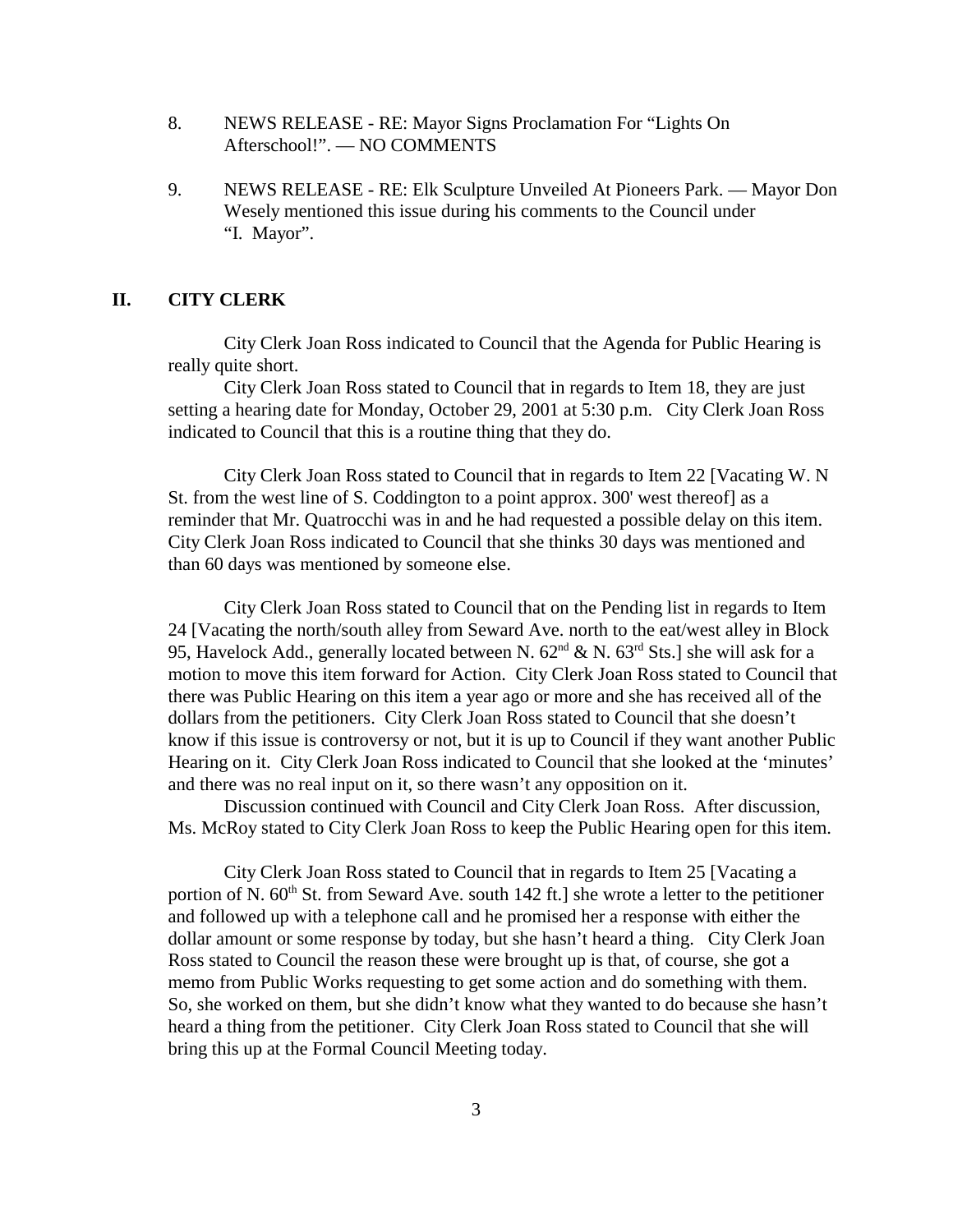City Clerk Joan Ross stated to Council that on the Miscellaneous Referral Sheet, they have two items to set the hearing date for liquor licenses.

Ms. McRoy stated to City Clerk Joan Ross that on Glenn Cekal's response about the City Council Meeting 'Minutes', that once they start the public testimony section that she can go ahead and explain it at that time as a response back to Mr. Cekal. Ms. McRoy indicated to City Clerk Joan Ross that when she explains it they will go through her memo. City Clerk Joan Ross stated to Ms. McRoy okay.

#### **III. CORRESPONDENCE**

### **A. COUNCIL REQUESTS**

#### **ANNETTE McROY**

1. E-Mail from Annette McRoy to Council - RE: Article about Digital State survey. — Ms. McRoy stated that she had an article that she came across on one of her newsletters that Nebraska ranks  $4<sup>th</sup>$  in Digital Democracy, on how well they allow Internet access to laws, government officials and other sources of information on various branches of government that they have on the Internet. Ms. McRoy stated that she thought it was a very interesting article, so she copied this material as a FYI for them. (the whole article didn't get copied)

#### **JONATHAN COOK**

- 1. OUTSTANDING Request to Parks & Recreation Department RE: Boulevard Plantings (RFI#45 - 7/13/01). — **1.) SEE RESPONSE FROM LYNN JOHNSON, PARKS & RECREATION DIRECTOR RECEIVED ON RFI#45 - 9/12/01 (The responses for RFI#45 & RFI#49 are in one Memo). —** NO COMMENTS
- 2. OUTSTANDING Request to Public Works & Utilities Department RE: Status of Sidewalks in Roper School/West A Neighborhood Area (RFI#53 - 9/10/01). — **1.) SEE RESPONSE FROM HARRY KROOS, PUBLIC WORKS & UTILITIES DEPARTMENT RECEIVED ON RFI#53 - 10/03/01**. — NO COMMENTS
- 3. OUTSTANDING Request to Public Works & Utilities Department/ Parks & Recreation Department - RE: Sidewalk Repair Near 20<sup>th</sup> and Washington, Cutting of Tree Roots (RFI#54 - 9/10/01). — **1.) SEE RESPONSE FROM J.J. YOST, PARKS & RECREATION DEPARTMENT RECEIVED ON RFI#54 -**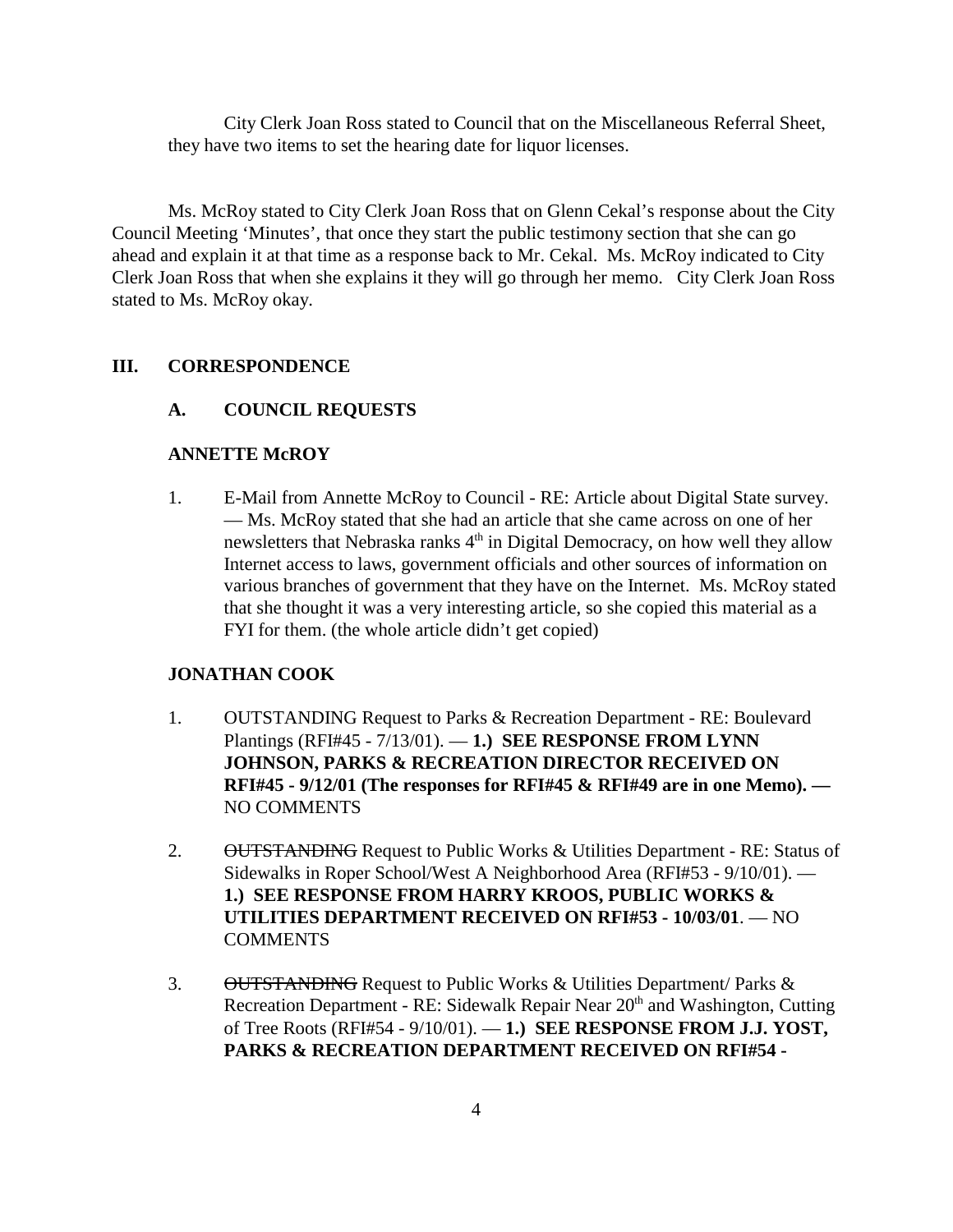### **9/14/01 — 2.) SEE RESPONSE FROM HARRY KROOS, PUBLIC WORKS & UTILITIES DEPARTMENT RECEIVED ON RFI#54 - 10/03/01**. — NO **COMMENTS**

- 4. OUTSTANDING Request to Public Works & Utilities Department RE: Status of Sidewalk on Old Cheney Road from Hunts Drive to Limestone Road N (RFI#57 - 9/10/01). — **1.) SEE RESPONSE FROM HARRY KROOS, PUBLIC WORKS & UTILITIES DEPARTMENT RECEIVED ON RFI#57 - 10/04/01**. — NO COMMENTS
- 5. Request to Public Works & Utilities Department RE: Potholes at  $14<sup>th</sup>$  & Mockingbird Lane (RFI#58 - 10/01/01). — NO COMMENTS
- 6. Response from Scott Opfer & Dennis Bartels, Public Works & Utilities Department to RFI#52 - RE: Old Cheney Rd./west bypass traffic signal Road connections through Wilderness Park (RFI#52 - 10/01/01). — NO COMMENTS

#### **GLENN FRIENDT**

- 1. OUTSTANDING Request to Public Works & Utilities Department-Sidewalks, Harry Kroos - RE: Downtown Sidewalks (RFI#6 - 9/11/01). — **1.) SEE RESPONSE FROM HARRY KROOS, PUBLIC WORKS & UTILITIES DEPARTMENT RECEIVED ON RFI#6 - 10/04/01. –** Mr. Friendt stated that he received Harry Kroos's response to this Request For Information regarding the cement work on "O" Street. Mr. Friendt stated that it was actually the south part that was brought to his attention by a couple of property owners because it was just put in a couple of years ago and it is already breaking up. Mr. Friendt indicated the question that he did appreciate coming back to him on this Request For Information was 'why didn't it effect the other concrete'. Nicole Fleck-Tooze asked Mr. Friendt if he wanted some additional information on it. Mr. Friendt indicated to Ms. Tooze 'no' not yet, that he will get back to those property owners and see what kind of a response they give him on that. Ms. Tooze stated to Mr. Friendt okay.
- 2. OUTSTANDING Request to Allan Abbott, Public Works & Utilities Director/Don Herz, Finance Director/Vinci Mejer, Purchasing/Dana Roper, Law - RE: Warranties (RFI#7 - 9/11/01). — **1.) SEE RESPONSE FROM DON TAUTE, ASSISTANT CITY ATTORNEY RECEIVED ON RFI#7 - 9/25/01**. — Nicole Fleck-Tooze indicated to Mr. Friendt that the response from the Public Works & Utilities Department would be the very same as to the response he received from the Law Department. Mr. Friendt stated to Ms. Tooze that's fine, except for and used a specific example and mentioned the parking meters how the 5 year batteries are only lasting 1 ½ years and causing all kinds of problems. So,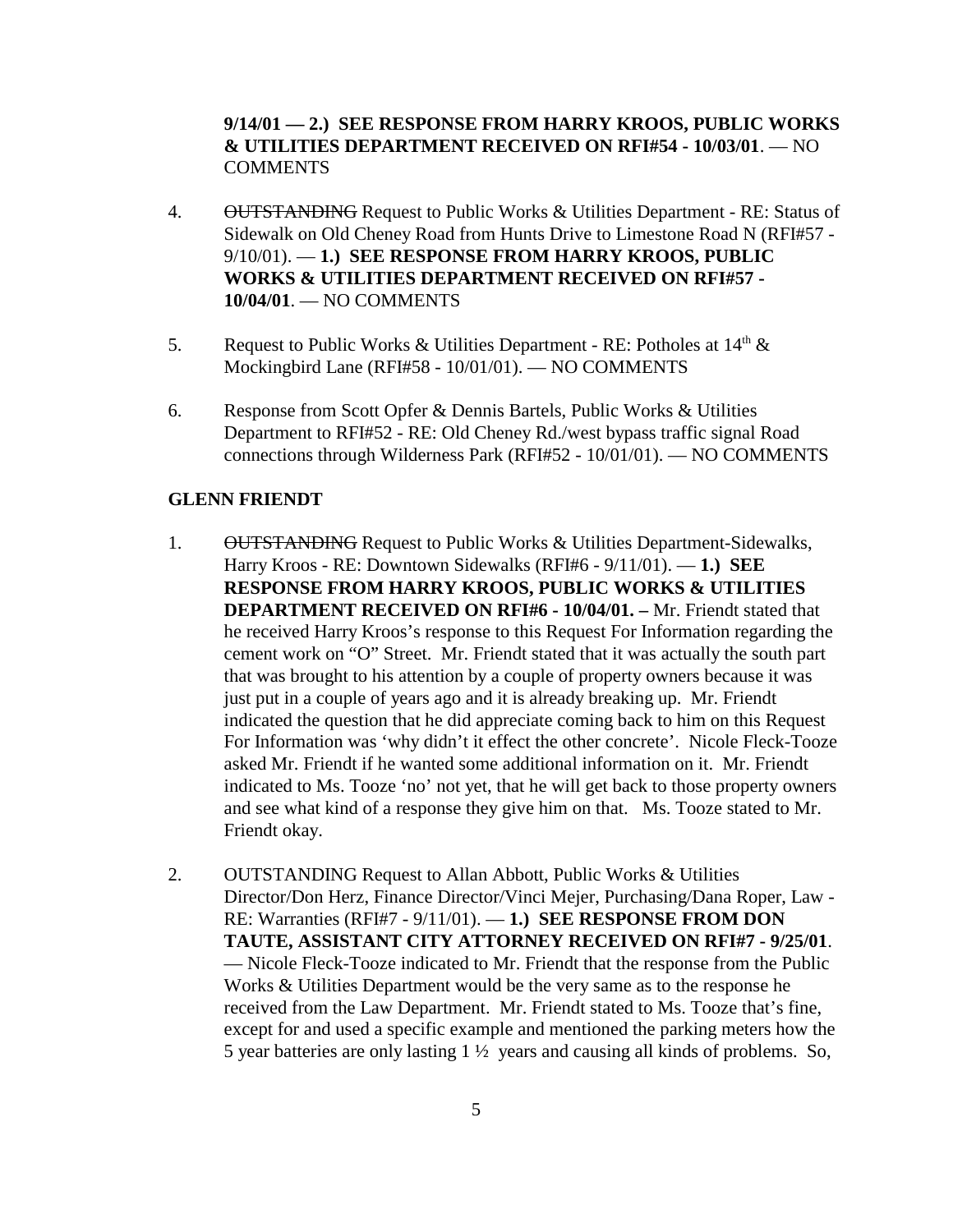he wanted to know what they do on a situation like this one and asked if they have any re-course. Mr. Friendt indicated to Ms. Tooze that on this particularly one he would like to know what they do about it. Ms. Tooze stated to Mr. Friendt okay, that they will get something back to him regarding this matter. Mayor Wesely commented that he agrees. Mr. Friendt thanked Ms. Tooze.

3. Letter to David Stoeffler, Editor, Lincoln Journal Star - RE: Last week's frontpage article "Mayor freezes funds". — NO COMMENTS

#### **COLEEN SENG**

1. OUTSTANDING Request to Health Department/Public Works & Utilities Department/Building & Safety Department - RE: Rat problem in Western University Place (RFI#874 -9/17/01). — **1.) SEE RESPONSE FROM ROY BRETTHORST, BUILDING & SAFETY DEPARTMENT RECEIVED ON RFI#874 - 9/27/01 — 2.) SEE RESPONSE FROM JOYCE JENSEN, HEALTH DEPARTMENT RECEIVED ON RFI#874 - 10/01/01 — 3.) SEE RESPONSE FROM ROGER KRULL, PUBLIC WORKS & UTILITIES DEPARTMENT RECEIVED ON RFI#874 - 10/03/01**. — Ms. Seng stated that she would just like an update on the rat situation because it is difficult to read through the responses and there's a little bit of a difference between what Public Works is saying and what the Health Department is saying about the problem. Ms. Seng commented that may be it is a matter of timing.

Bruce Dart stated to Ms. Seng that Joyce Jensen from his staff is currently working with the Public Works & Utilities Department to make sure that they are all on the same page. Mr. Dart stated to Ms. Seng that they meet last week to make sure they all had the same priorities in terms of over-coming this problem and he thinks that they all have the same understanding now. Mr. Dart indicated to Ms. Seng that it is going to take some time because the problem is so firmly intrenched in that neighborhood, that there is a lot of clean-up that has to take place and there's a lot more baiting to do. Mr. Dart stated to Ms. Seng that they are staying on top of it and they are going to go back for re-inspection on a weekly basis. Mr. Dart stated to Ms. Seng that in some cases they are really forcing the issue in terms of clean-up and once all of those factors take place, he thinks they will be successful, but they'll see it happening over a course of 2 to 4 weeks. Ms. Seng thanked Mr. Dart for this information.

2. OUTSTANDING Request to Public Works & Utilities Department, Traffic/Police Department - RE: Site distance obstruction at the corner of Steinway & Skyway Rd. (RFI#875 - 9/24/01). — NO COMMENTS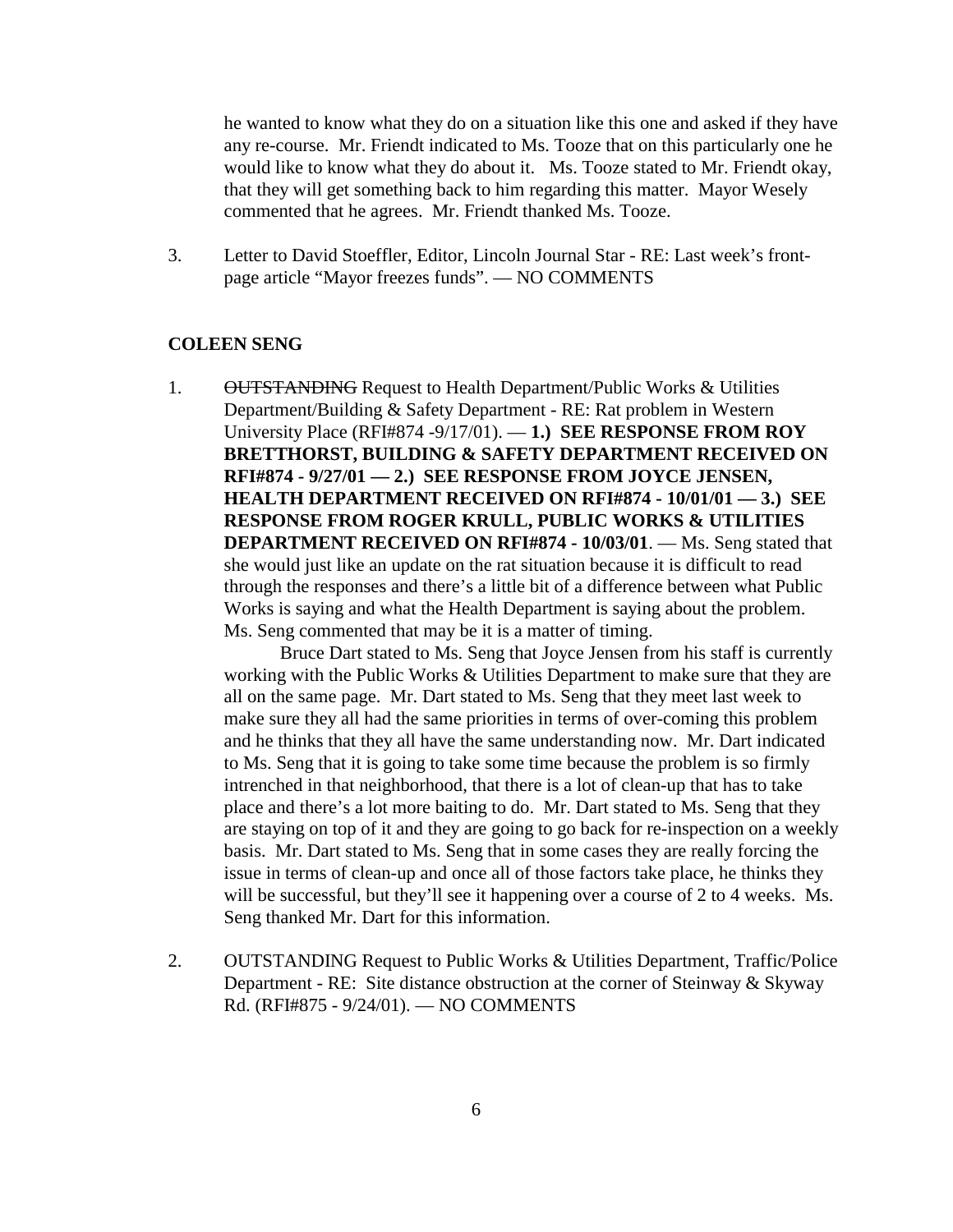3. Request to Public Works & Utilities Department - RE: Request to have Orchard Street paved between  $40^{th} \& 41^{st}$  Streets (RFI#876 - 10/01/01). — NO **COMMENTS** 

### **B. DIRECTORS AND DEPARTMENT HEADS**

### **FINANCE/CITY TREASURER**

- 1. Material RE: Monthly City Cash Report & City of Lincoln-Pledged Collateral Statement - August 31, 2001. — NOTED WITHOUT COMMENTS
- 2. Material from Don Herz & Melinda J. Jones RE: Resolution & Finance Department Treasurer Of Lincoln, Nebraska Investments Purchased Between September 22 and September 26, 2001. — NOTED WITHOUT COMMENTS

### **HEALTH DEPARTMENT**

- 1. RELEASE from Bruce Dart RE: Cryptoporidiosis Update. NOTED WITHOUT COMMENTS
- 2. NEWS RELEASE RE: Breast Health Awareness. NOTED WITHOUT **COMMENTS**
- 3. NEWS RELEASE RE: Immunization Awareness Campaign. NOTED WITHOUT COMMENTS

### **LIBRARY**

1. 3 NEWS RELEASES - RE: Discover The Prairie @ your library; Laugh For Life @ your library; & Books Talk @ your library. — NOTED WITHOUT **COMMENTS** 

### **PARKS & RECREATION DEPARTMENT**

1. Memo & Report from Lynn Johnson & Steve Schwab - RE: Tree City USA - 'Sterling Award' – 2001 Annual Report. — Ms. McRoy stated that they went to a higher level because of the number of awards that they have gotten so far. Lynn Johnson indicated to Council that there are a few cities through out the country that has been selected for this award, which means that they have an on-going commitment for these things. Mr. Johnson indicated to Council that one of the interesting things is that Auburn has been a Tree City USA a year longer than the City of Lincoln, so they actually hold that status. Mr. Johnson commented that they are very proud of this award.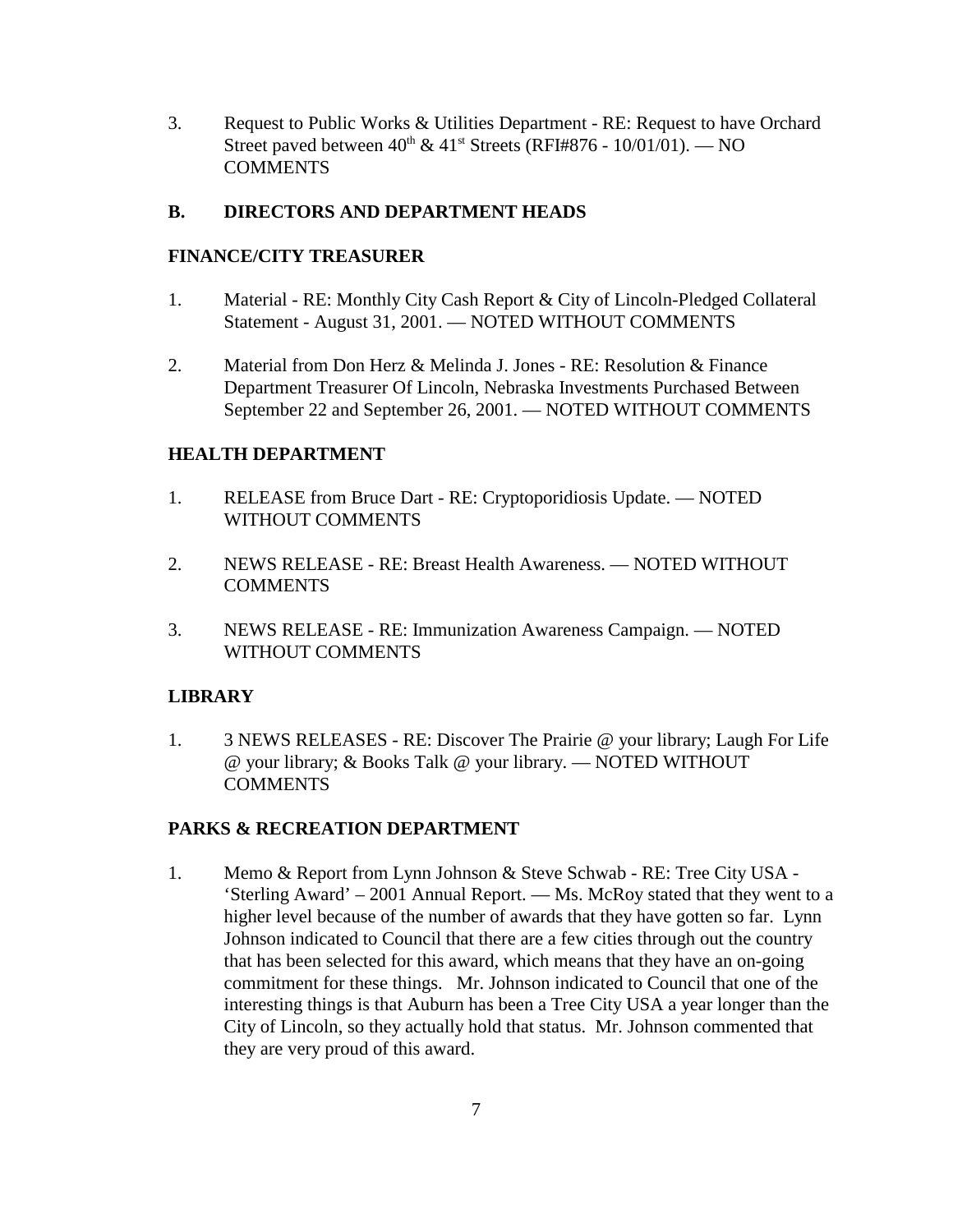#### **PUBLIC WORKS & UTILITIES DEPARTMENT**

- 1. E-Mail from Scott Opfer RE: US-77 and Old Cheney Road. NOTED WITHOUT COMMENTS
- 2. Response Letter from Harry Kroos to Dave Wolvin RE: The lack of progress in completion of the sidewalk along 'A' Street at 8110 'A' Street. — NOTED WITHOUT COMMENTS

#### **STARTRAN**

1. Response Letter from Larry Worth to Marian Malone, President, Citizens Transportation Coalition - RE: The provision of StarTran transit services to  $84<sup>th</sup>$  & Havelock Avenue, and to the Lancaster County Events Center. — NOTED WITHOUT COMMENTS

#### **C. MISCELLANEOUS**

1. Letter from John Spence - RE: NEBCO's wish to build a new office building on what has been a surface level parking lost for 10 years for the people of Lincoln. — Ms. McRoy stated that she believes this issue was in the newspaper. Mayor Wesely indicated that 'yes' it was in the newspaper. Ms. McRoy asked Ms. Seng or Mr. Camp if the Public Building Commission is going to respond to this letter. Mr. Camp stated to Ms. McRoy that Don Killeen did a press release on it and gave some remarks and he thinks the newspaper picked up some of it.

Discussion continued with Council on this issue. After the discussion, Council decided that there will be no response to this letter because there has already been press releases on it.

- 2. Letter & Material from James L. Wilson, President, Laser Inc. RE: Hawkins Construction Company (Copy of all this material is on file in the City Council Office). — Allan Abbott stated to Ms. McRoy that he has talked to Mr. Hawkins and he will be sending some information to the City, so he promised him this week that they would be getting their side of the story. Ms. McRoy stated to Mr. Abbott okay and thanked him for following up on this matter.
- 3. Letter from Wendy Katz RE: Would like the Lincoln City Council to review their contract with Peoples Natural Gas, or more particularly their "Home Energy Options". — Ms. McRoy stated to Council that she talked to Alan Hersch last Monday about some of the Home Energy Options. Ms. McRoy stated that she called Peoples Natural Gas-Customer Service to ask them some questions and the gentleman on the phone told her that wasn't correct and it didn't apply to all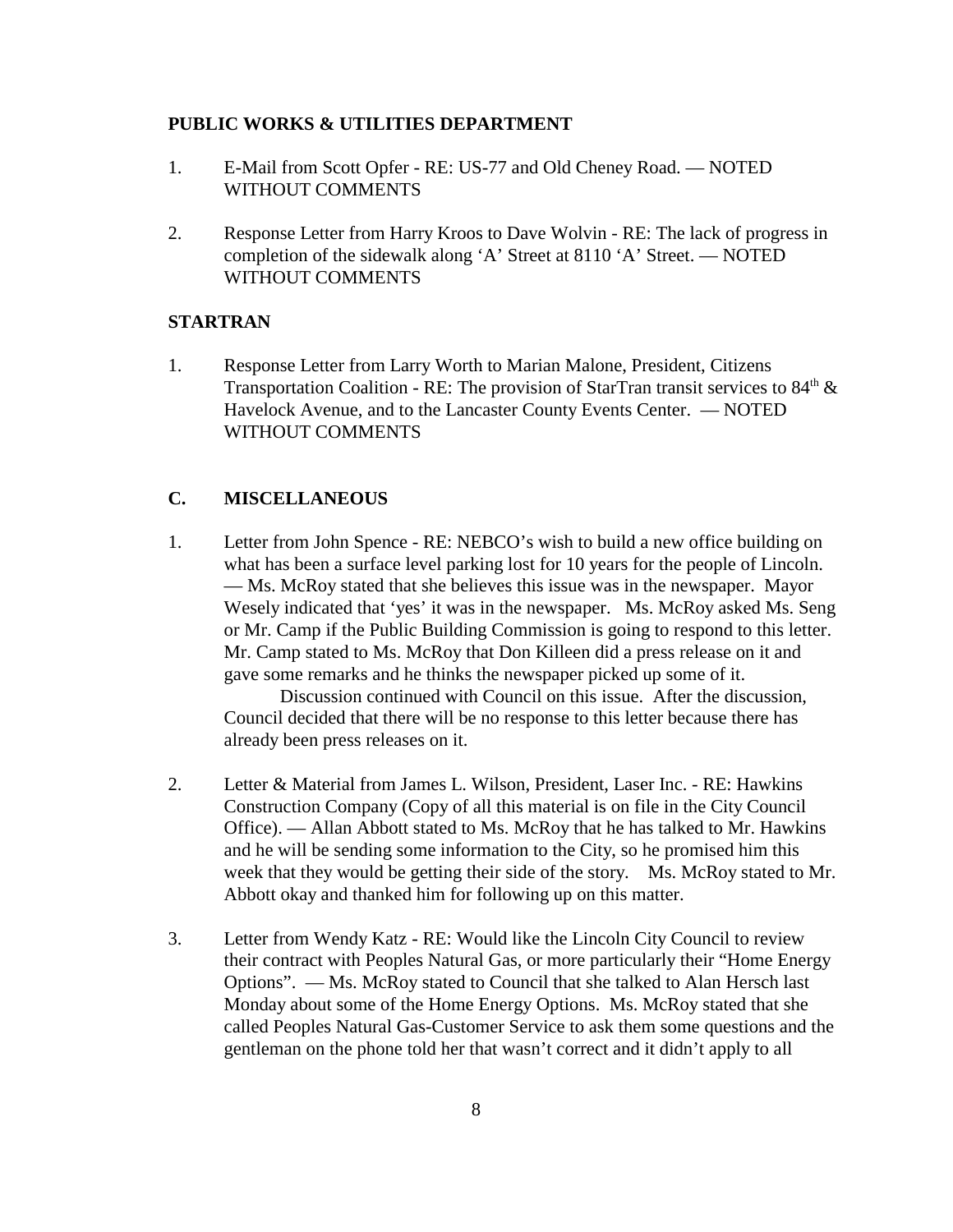people. So, she called Mr. Hersch to question it because she has been given constituents information from the Pre-Council Meeting regardless of whether they rented or were homeowners because this information wasn't mentioned at the Pre-Council Meeting. Ms. McRoy stated that evidently the Customer Service Rep. had told her the wrong information, that Mr. Hersch told her that it didn't make a difference. Ms. McRoy stated that she will go ahead and have Alan Hersch respond to this letter.

- 4. Note from Lisa Stanek-Wright RE: Would like to see the Nurses Home on the Bryan/LGH west campus preserved and given historic landmark status. — NOTED WITHOUT COMMENTS
- 5. Letter from Gregory S. Nielsen, Treasurer, Southfork Homeowners Association, Inc. - RE: Requests information related to claims being formulated based on the destruction of property caused by the  $70<sup>th</sup>$  Street widening project contractors which have not been remedied. — Ms. McRoy asked the Public Works & Utilities Department to respond to this letter. Nicole Fleck-Tooze stated to Ms. McRoy that they will respond to it.
- 6. Material dropped off by Glenn Cekal for Council RE: Problem Resolution Team. — Mayor Wesely stated to Ms. McRoy that they had authorization in the budget last year and again this year to go to duplexes and they said they would do a review with the Realtors and try to find out what their options were on it and what they got back was a very few complaints, so they ended up deciding that it's not worth the hassle until the problem gets worse. Mayor Wesely indicated to Council that things haven't changed that they know of and if the problem arises they will go forward, but at this point they don't have justification to use it.

Discussion continued with comments from the Council. After an extended discussion, there was no final decision made.

- 7. Letter from Clyde Malone Community Center, Board of Directors to Kit Boesch, Human Service Administrator - RE: In response to comments made during the meeting of the Joint Budget Committee and United Way (October 1, 2001) with the Board of Directors of the Clyde Malone Community Center. — Ms. McRoy stated that they discussed this issue this morning at a Pre-Council Meeting.
- 8. Letter & Material from William Duffield, Duffy's Exotic Body Piercing Studio & JoAnne Shipperbottom, Mojo's Dermagraphics & Design - RE: The numerous telephone calls they have received and still receiving from customers regarding the age limits on piercing and tattoos. — Ms. McRoy stated that she knows that Mr. Camp had looked into this matter. Mr. Camp stated that Darrell Podany is going to meet with Scott Holmes from the Health Department. Mr. Camp stated that they received a thick packet from Dana Roper that has been helpful to them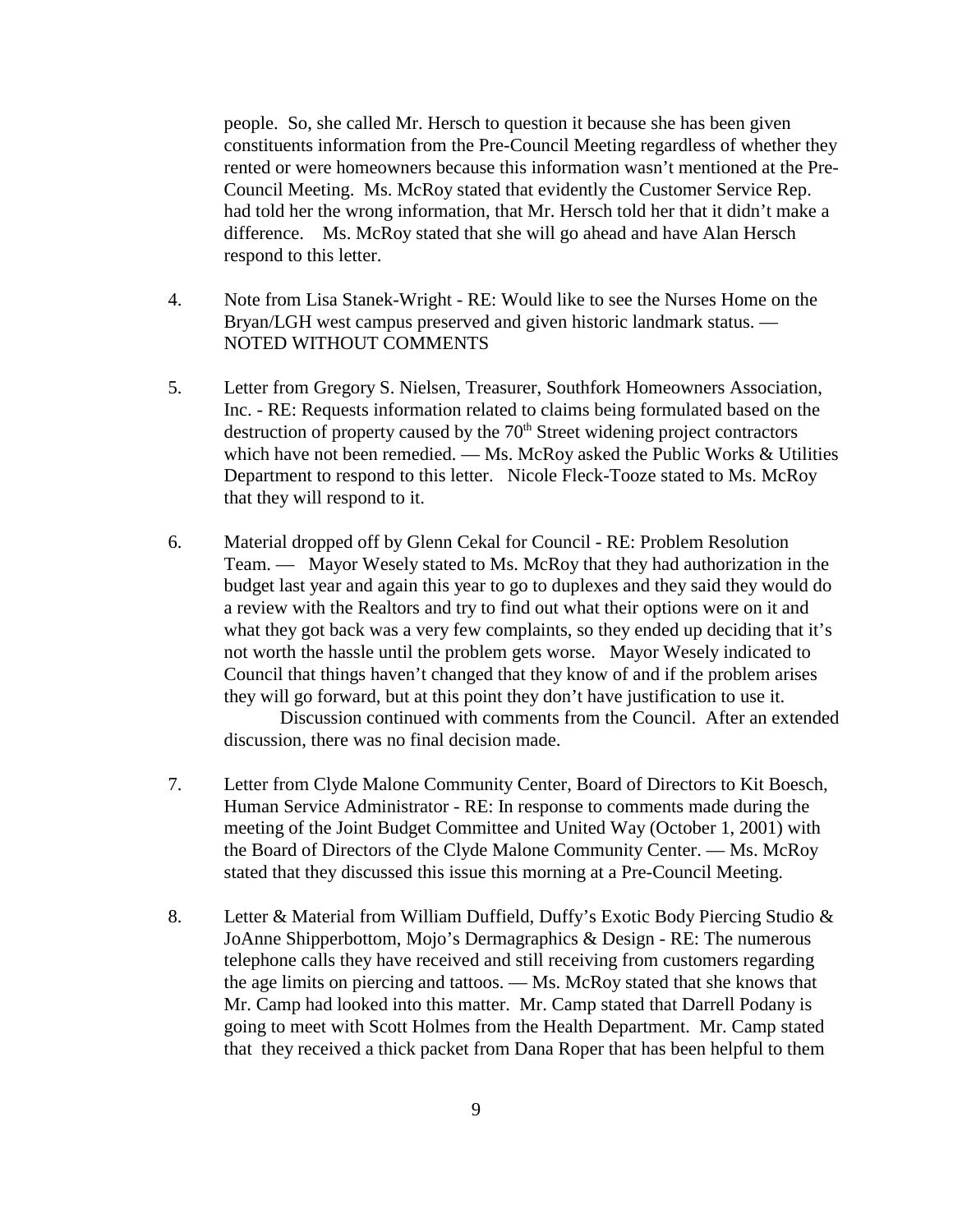and indicated that Bruce Dart also gave them some information. Mr. Camp stated that they are going to be formulating potential legislation, so that's the progress that they'll be making on this issue. Mr. Camp stated to Council that if they want to forward anything to him on this issue to do that because the input would be helpful. Discussion continued with comments from the Council.

Mayor Wesely stated to Mr. Camp that this issue came before the legislature his last year as Chair of the Health Committee and there was a major study and a report done on this issue. Mayor Wesely indicated to Mr. Camp that they ended up not taking any action on it, but he could access it and get a copy of it. Mr. Camp stated to Mayor Wesely okay and thanked him.

[Mr. Cook read through the Director's Addendum for Ms. McRoy]

# **ADDENDUM**

### **I. MAYOR**

A. News Release: For Immediate Release on 10-05-01 - Lincoln Residents Reminded to Separate Trash and Leaves. — NOTED WITHOUT COMMENTS

#### **II. CITY CLERK - NONE**

#### **III. CORRESPONDENCE**

**A. COUNCIL REQUESTS**

#### **COLEEN SENG**

1. RFI # 877 - To PW/StarTran - An update for Sharon Johnson Re: Mid-Town Route #18 - She needs be brought up to date on this Route. — Ms. Seng stated that there should be a letter attached to it for each of the Council Members. Joan Ray stated to Ms. Seng that they don't attach copies of the requests to the packets, but she has the RFI ready to give to the Director's if she would like her to do that right now. Ms. Seng stated to Ms. Ray that she thinks this was supposed to go to each Council Member because this person wanted all of them to have a copy of the letter, so she sent through a Request For Information on it. Ms. Ray stated to Ms. Seng that she will give each Council Member a copy of the letter.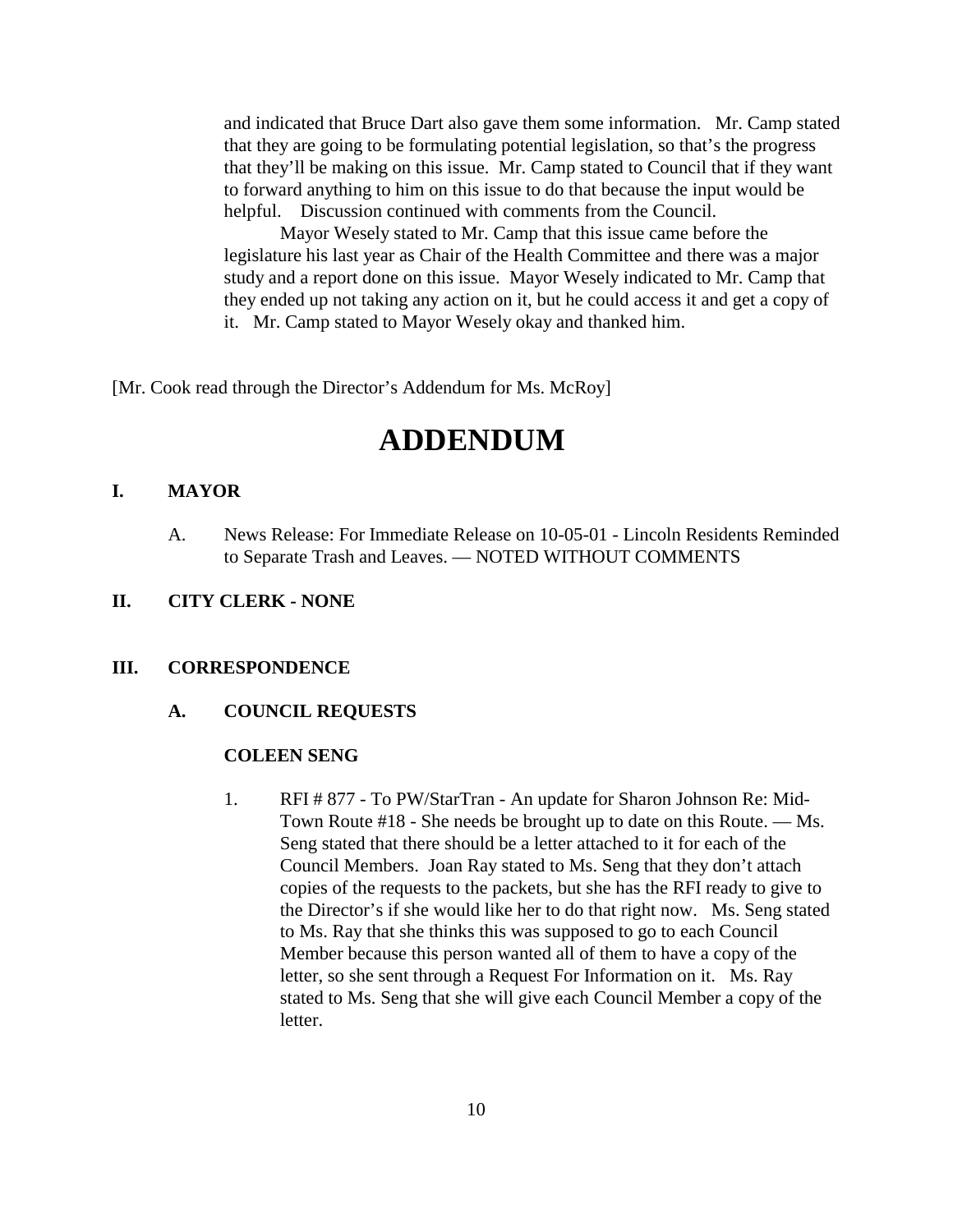#### **B. DIRECTORS AND DEPARTMENT HEADS**

1. E-Mail from Wynn Hjermstad Re: Burbach e-mail on North Bottom Concerns (See below). — Mr. Cook stated that this issue is before the Planning Commission right now and this is also related to item #1 under "IV. Miscellaneous" in regards to the Student Housing Complex and the Change of Zoning to allow more people per unit and there is great concern about this issue. Mr. Cook stated that this issue will be on the Agenda for the Neighborhood Roundtable Meeting on Thursday.

#### **IV. MISCELLANEOUS**

- 1. E-mail from Sheryl Burbach RE: North Bottom's position on the proposed Student Housing Complex near Oak Lake. — Mr. Cook mentioned this letter during his comments under "B. Directors and Department Heads - #1".
- 2. Correspondence from Lincoln Department of Social Services: Re: Low Income Home Energy Assistance Program. — Mr. Cook stated that this is about the Low Income Home Energy Assistance Program that currently funding is not available at this point, so they can't promise any payments regarding shut-offs. Ms. McRoy stated that Michael Kane has called them twice and she referred him over to Kit Boesch for assistance in seeing what could be done to help him with his bills because he is disabled, so she was trying to find him some help. Mr. Cook stated to Ms. McRoy okay.

#### **IV. DIRECTORS**

**FINANCE DEPARTMENT -** Don Herz stated to Council that in regards to Item 7 [Resolution – Approving the Statement of Intent to issue revenue bonds payable from the proceeds of the 15-year \$1,000,000 cigarette tax appropriation] that is on their Agenda for today, that this is not the formal binding process an Ordinance will following later. Mr. Herz stated to Council that this really serves two purposes.[The rest of Don Herz's comments at this time inaudible] Mr. Herz indicated to Council that they plan to use this Resolution as their intent to use this money for the Antelope Valley project, so that's the purpose for it. Mr. Herz indicated that the law was passed by the State that the money they get can only be used for the Antelope Valley project.

**PUBLIC WORKS & UTILITIES DEPARTMENT -** Allan Abbott stated to Council that the letter from Sharon Johnson is appropriate at this point and time, since next week they will be announcing the new route for #18. So, there will be some press coming out on this shortly for the Northeast, "48<sup>th</sup> Street Shuttle", which it will be called. Mr. Abbott stated to Council that they will respond to Sharon Johnson's letter in regards to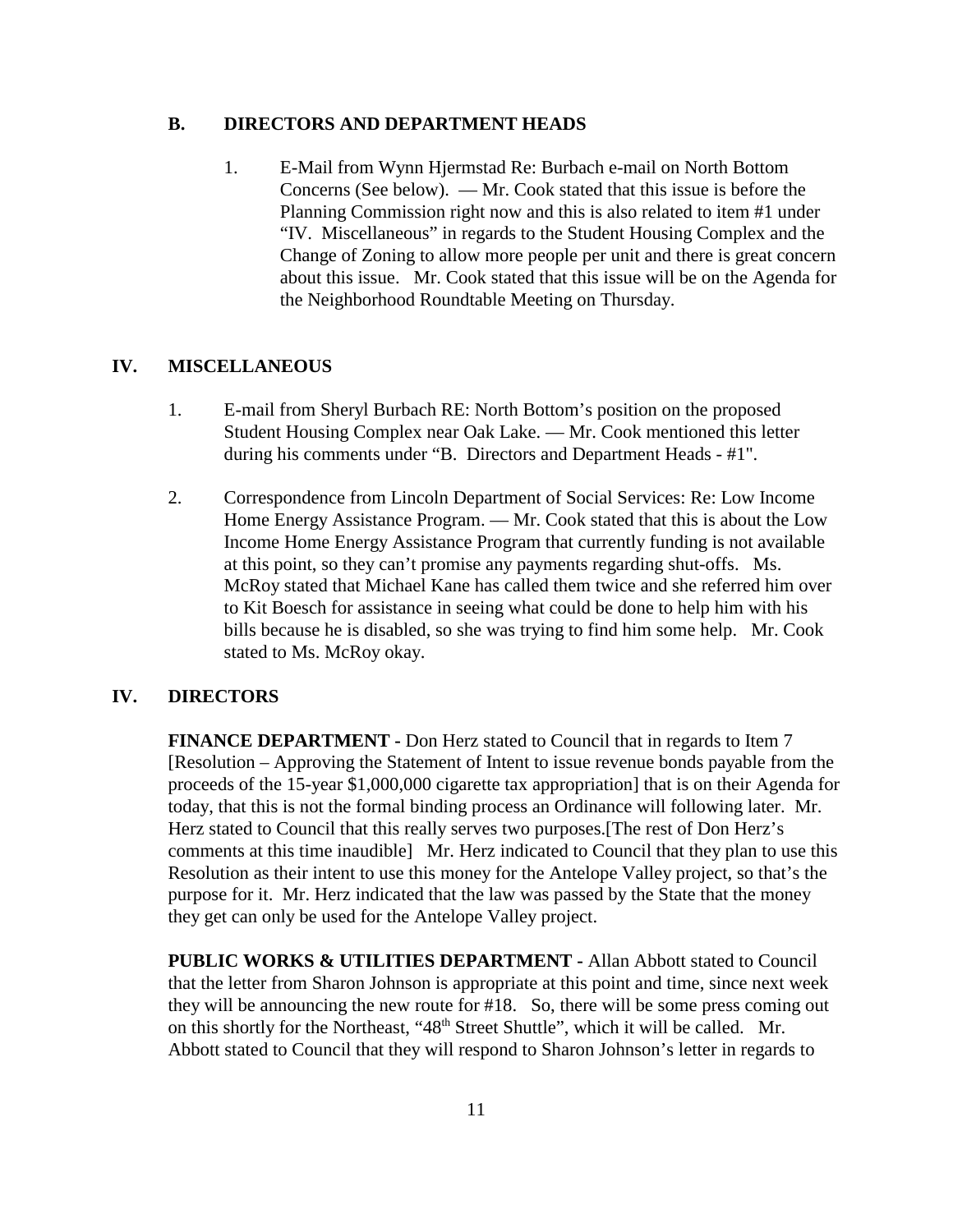this issue.

Allan Abbott stated to Council that there is a press conference set for tomorrow about the "Ride for America". Mr. Abbott indicated to Council that on October 11<sup>th</sup> [this Thursday] they are going to have a "Ride for America" Day in Lincoln where all of the buses will be free for the day and if somebody wants to contribute for riding it that donations will be accepted for the disaster relief funds. Mr. Abbott indicated that this is a promotion for riding StarTran, so for one day in order to instill people to ride the buses it is going to be free for a day. Mayor Wesely stated to Council that they thought this would be a good promotional thing, since there is so much concern about lack of ridership on the buses that they thought they needed to do more to promote it. Mr. Abbott stated to Council that they will be encouraging all City employees and motorists to ride the bus that day. Mr. Abbott indicated to Council that than the following week they will be doing the  $48<sup>th</sup>$  Street Shuttle. Discussion continued with comments from the Council.

**POLICE DEPARTMENT - Chief Casady stated to Council that he just wanted to tell** them how much he appreciated them attending the "bar walk" on Friday night and coming out to see what Lincoln looks like at 1:00 a.m. in the morning. Chief Casady stated to Council that it is good for the officers to know that their public officials are kind of aware with the volume of people and some of the problems that go on downtown. Chief Casady thanked the Council Members for attending this event. Council thanked Chief Casady for co-hosting it for the University and for making options available for it. Discussion continued with Chief Casady and with comments from the Council.

#### **V. CITY COUNCIL MEMBERS**

#### **TERRY WERNER**

Mr. Werner stated that he missed the Haymarket Parking Meeting on Friday afternoon, but he was wondering who got the contract for building the parking. Ms. McRoy indicated to Mr. Werner that Builders Inc. has the contract for it.

Mayor Wesely stated that they are pleased that the parking garage project is finally going forward. Mayor Wesely stated to Council that they also got good news that the pedestrian over-pass, which they have had a little bit of a problem with things, but this should actually start fairly soon. Mayor Wesely commented so there is some action going on in the Haymarket area. Mayor Wesely stated that the target date is April  $1<sup>st</sup>$ , but they are weeks behind, since they had some difficulties on some of the negotiations for it. Mayor Wesely stated that they don't know yet exactly how much they're delayed, but they are going to push as hard as they can to rush it forward.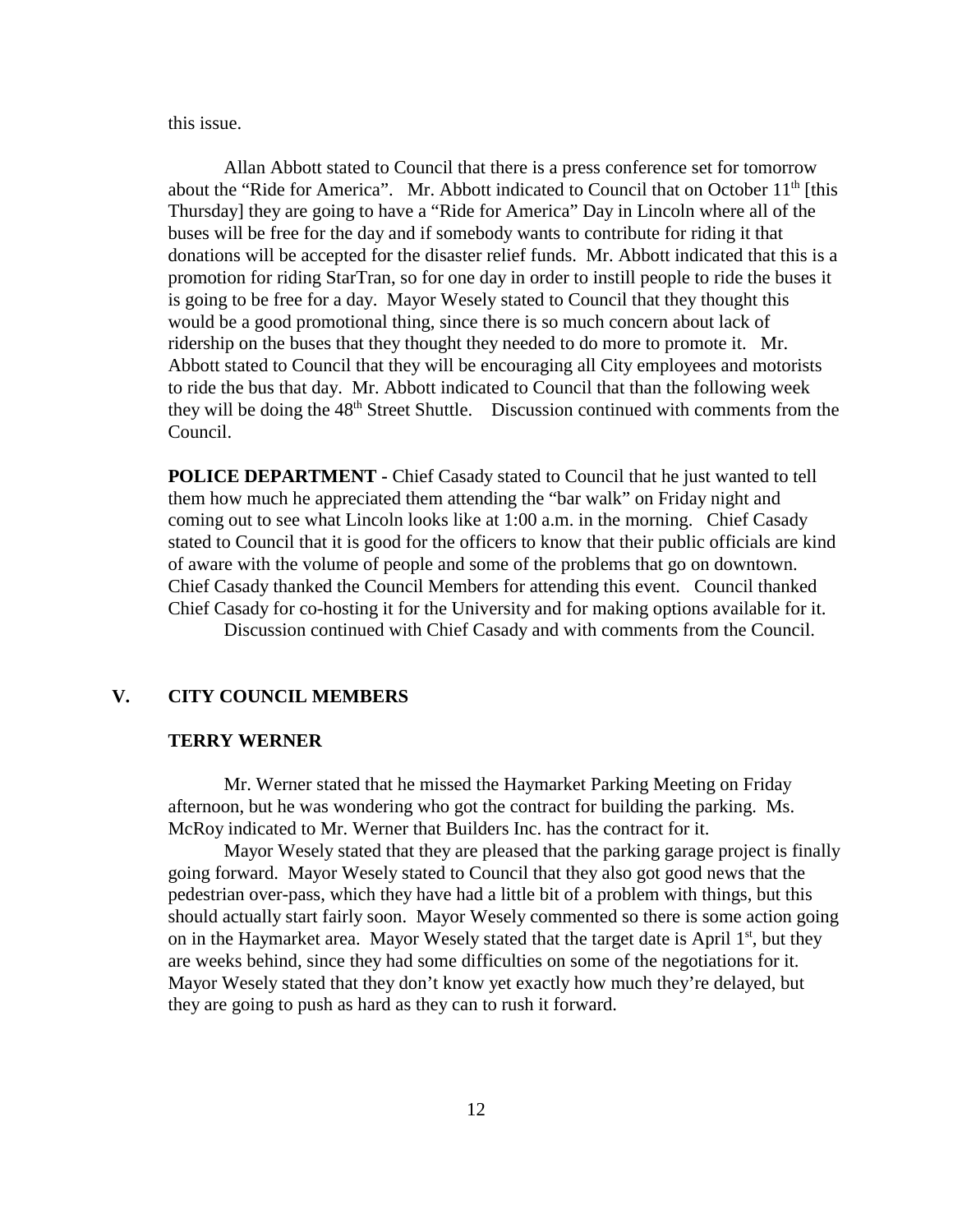Mr. Werner stated that he also just wants to give a compliment on the Heart of Lincoln Tour. Mr. Werner stated that he went on the tour and it was very good as usual. **COLEEN SENG** 

Ms. Seng stated that she wanted to 'thank' Lynn Johnson who was at her Citizen Meeting this morning talking about Holmes Lake and all that is going on out there, plus had a lot of information on other projects in the Northeast Parks. Ms. Seng commented that Mr. Johnson did a very good job.

Ms. Seng stated that last week there was a letter in regards to Time Warner and stated to Dana Roper that she thinks they asked Steve Huggenberger to respond to the letter and she was wondering if the response letter has been done yet. Ms. Seng stated that she was in the Council Office when this gentleman called and he is just mad about it and it was not a pleasant conversation. But, he seems to think that they could be doing something to keep from having a monopoly with Cablevision and of course they do have an opened franchise. Ms. Seng asked Dana Roper if he would be sure to check with Mr. Huggenberger in regards to the response letter. Mr. Roper stated to Ms. Seng that he will check on the status of the response letter from Mr. Huggenberger.

### **GLENN FRIENDT - NO COMMENTS**

#### **ANNETTE McROY**

Ms. McRoy stated to the Building & Safety Department that she has had a couple of referrals regarding Saint Monica's moving to the Haven Manor and she thinks they are in need of some help with some of the Building & Safety Codes. Ms. McRoy stated that they are trying to move into the old Haven Manor Building  $(S. 25<sup>th</sup>/26th Street)$ . Ms. Seng stated that they are moving a program in there and they evidently had all the clearances and than all of the sudden they ran into zoning problems. Ms. Seng stated to Chuck Zimmerman that someone out of their office called them about it. Mr. Zimmerman stated to Ms. McRoy and Ms. Seng that he will check into it and find out what the problem is on it.

#### **JONATHAN COOK**

Mr. Cook stated to Lynn Johnson that he did not get a copy of the letter regarding the 33rd Street Meeting. Mr. Johnson stated to Mr. Cook 'oh' he didn't, that he was supposed to receive a copy of the letter. Mr. Johnson indicated to Mr. Cook that the letters were sent out on Wednesday, so he will check on it because he was supposed to be on the mailing list. Mr. Cook asked Mr. Johnson if he could also get a list of everyone who received the letter. Mr. Johnson stated to Mr. Cook that 'yes', they can certainly do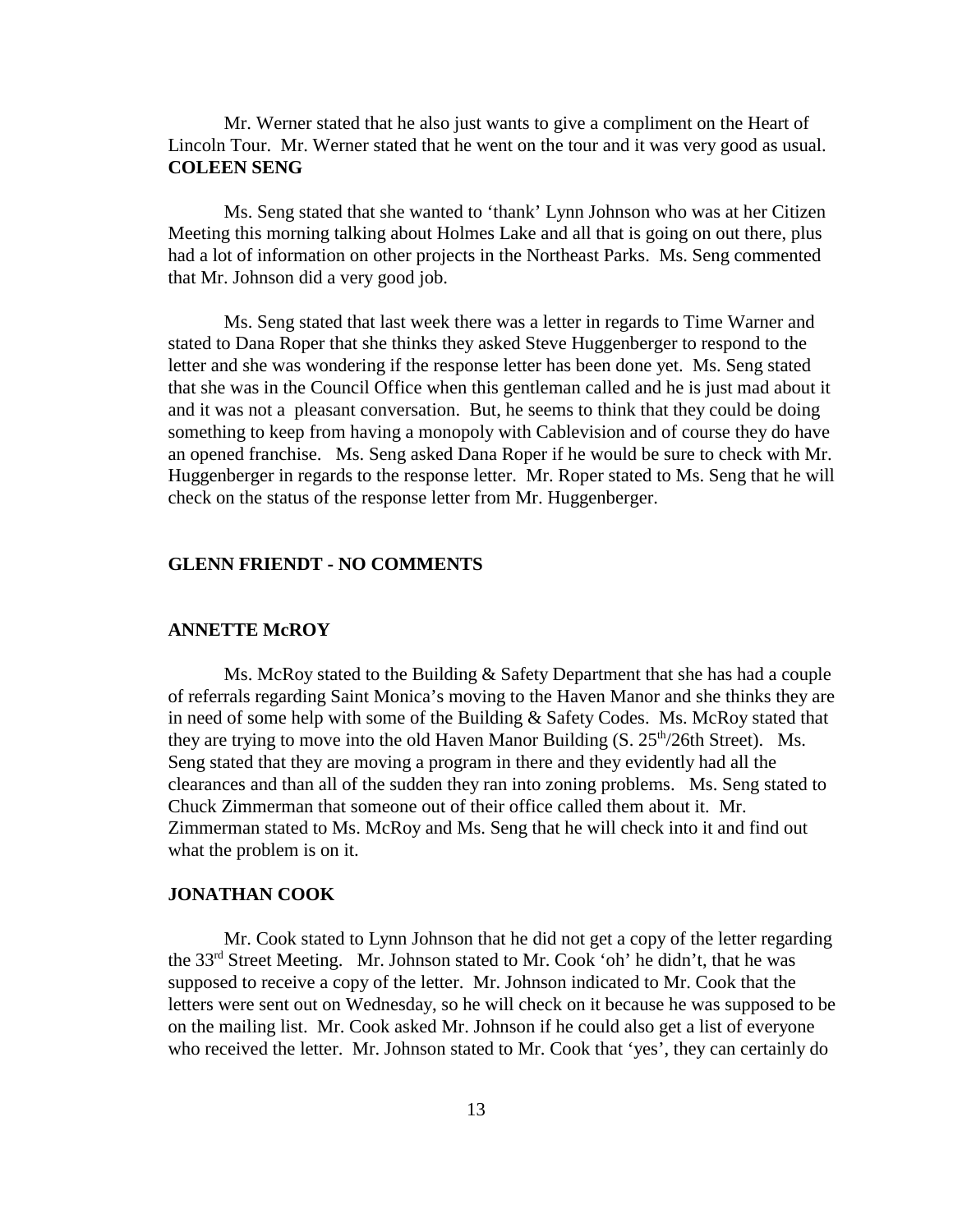that. Mr. Cook stated to Mr. Johnson okay. Mr. Johnson stated to Mr. Cook that he will get him a copy of the letter.

Mr. Cook stated that he received a phone call about the corner of  $48<sup>th</sup> \& Highway$ 2. Mr. Cook stated that in front of Sutter Place Mall along Highway 2 there were some trees there and the trees were removed, so he was wondering if these trees were on City property or private property and wanted to know why the trees were removed.

Discussion continued with Mr. Cook and Lynn Johnson on this issue. After an extended discussion, it was mentioned that it was the NRD and the trees were removed for the channel on the Beals Slough Project.

Nicole Fleck-Tooze stated to Mr. Cook that she thinks the reason the trees were removed was because many of the trees would have fallen into the channel anyway. Ms. Tooze stated to Mr. Cook that it was actually a Bio-Engineering project and they actually counted every single tree that they removed. Ms. Tooze indicated to Mr. Cook that there wasn't a way to do it and stabilize the banks and save the trees, so they counted every single tree and they will all be replaced.

Mr. Cook asked what has happened to the web-site and when might it be fixed, that if they try to access 'pdf documents' that a segment forms saying that it doesn't work. Don Herz indicated to Mr. Cook that he thinks Doug Thomas told him that just within the last several days that they have made some changes to it. Mr. Herz stated to Mr. Cook the problem was because of the viruses that they have had recently, so they put something on the fire wall and it was slowing things down and it was effecting Internet Explorer and not Netscape, but he thinks in the last several days that has been resolved. Mr. Cook commented that he tried it last night so he doesn't' think it as been resolved yet and the rest of the Council stated the same thing. Mr. Herz indicated to Council that they had a real problem with the last virus, that he knows they had to take some steps to safe guard against it and for some reason it just effected Internet Explorer.

Mr. Cook stated that the other thing is that the Planning Commission Agenda looks fine in Internet Explorer (formatted okay), but in Netscape it all ran together. Discussion continued with comments from Mr. Cook. Mr. Cook stated that he would like someone to look at it.

#### **JON CAMP**

Mr. Camp stated to Bruce Dart that they have had a few things for Small Pox and Anthrax and they had a constituent call about it and he was wondering if he could give them a summary statement of any dangers for Lincoln and the availability of vaccines and so forth.

Bruce Dart stated to Mr. Camp that basically the military has controlled of all that vaccine, so as far as the civilian population goes on getting the vaccines that there will not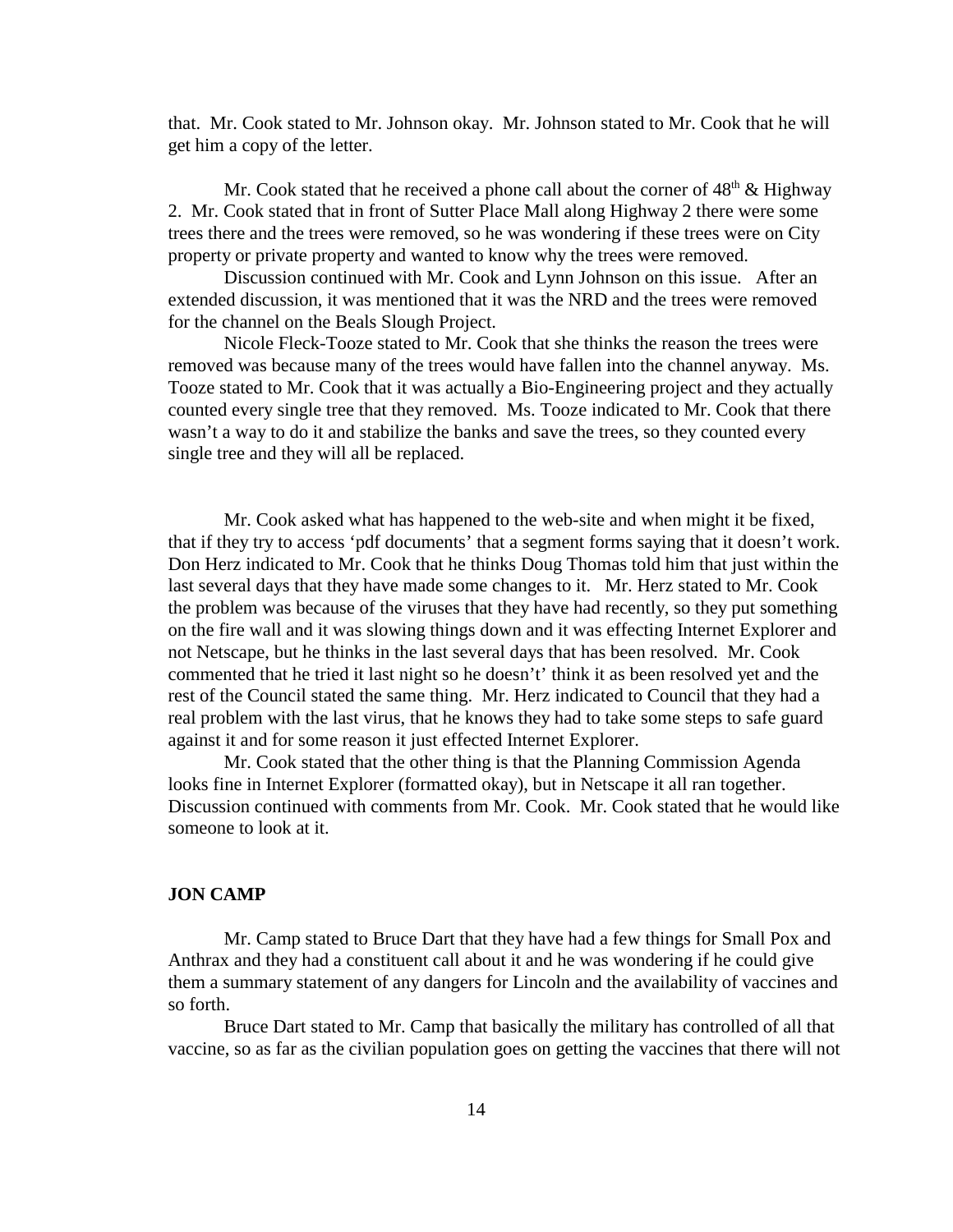even be enough manufactured until about 2004. [The rest of Bruce Dart's comments at this time inaudible] Mr. Camp 'thanked' Mr. Dart for this information.

Mr. Camp asked Allan Abbott if there was any update on the  $70<sup>th</sup>$  & Highway 2 congestion. Allan Abbott stated to Mr. Camp that he thought he sent a copy back to Darrell Podany. But, the problem with  $70<sup>th</sup>$  & Highway 2 is two things, one is that the arms are not long enough to hang a signal head on Highway 2 and get it in the right place for left turns from Highway 2 to  $70<sup>th</sup>$  Street. Mr. Abbott indicated to Mr. Camp that they are putting up signals on  $70<sup>th</sup>$  Street because the traffic is slower to allow left turns from  $70<sup>th</sup>$  to Highway 2 and right now there doesn't appear to be any big problem, but as soon as Home Depot opens that movement from  $70<sup>th</sup>$  to Highway 2 will be real heavy. Mr. Abbott stated to Mr. Camp that they have hired a consultant to get the arms reconfigured and revised, so they can get it up and next spring they will have the Highway 2 signal heads put up.

Discussion continued with Mr. Camp and Mr. Abbott. After the discussion, Mr. Abbott indicated so they will get the signals up for the  $70<sup>th</sup>$  Street movement, but the Highway 2 movement will be next spring before they can get it done.

Mr. Camp stated to Allan Abbott that he had mentioned earlier the letter from Dave Wolvin regarding the sidewalk on  $81<sup>st</sup> \& ^\circ A$ " Street and he was wondering if he has a time table on when it will be done. Mr. Abbott stated to Mr. Camp that he will have to check with Scott Opfer about it, that he knows the letter did go out and they did contact Mr. Wolvin about it.

Discussion continued with Mr. Abbott on this issue. Mr. Abbott indicated to Mr. Camp that they didn't get any bids and they can't do anything if contractors don't bid and he thinks that was the problem on this one.

Mr. Camp stated that his last comment is for Lynn Johnson and to everyone that was connected with the Holmes Lake Meeting the other night, that it seemed to be a good kick-off despite the delays. Mr. Camp noted that the next Holmes Lake Meeting will be on November 13th. (Lynn Johnson had no other comments regarding the meeting) Mr. Johnson stated to Mr. Camp that he will pass his comments on to the staff that was involved in organizing it. Mr. Johnson commented that he also thought the meeting went very well.

#### **KEN SVOBODA**

Mr. Svoboda stated to Allan Abbott that he has had several home builders and contractors notifying him recently about when they are running into the Building & Safety Department for their quick little 10 to 15 minutes to drop plans off to them, but now since they have lost the parking to the east of them it is rather difficult for them to do that.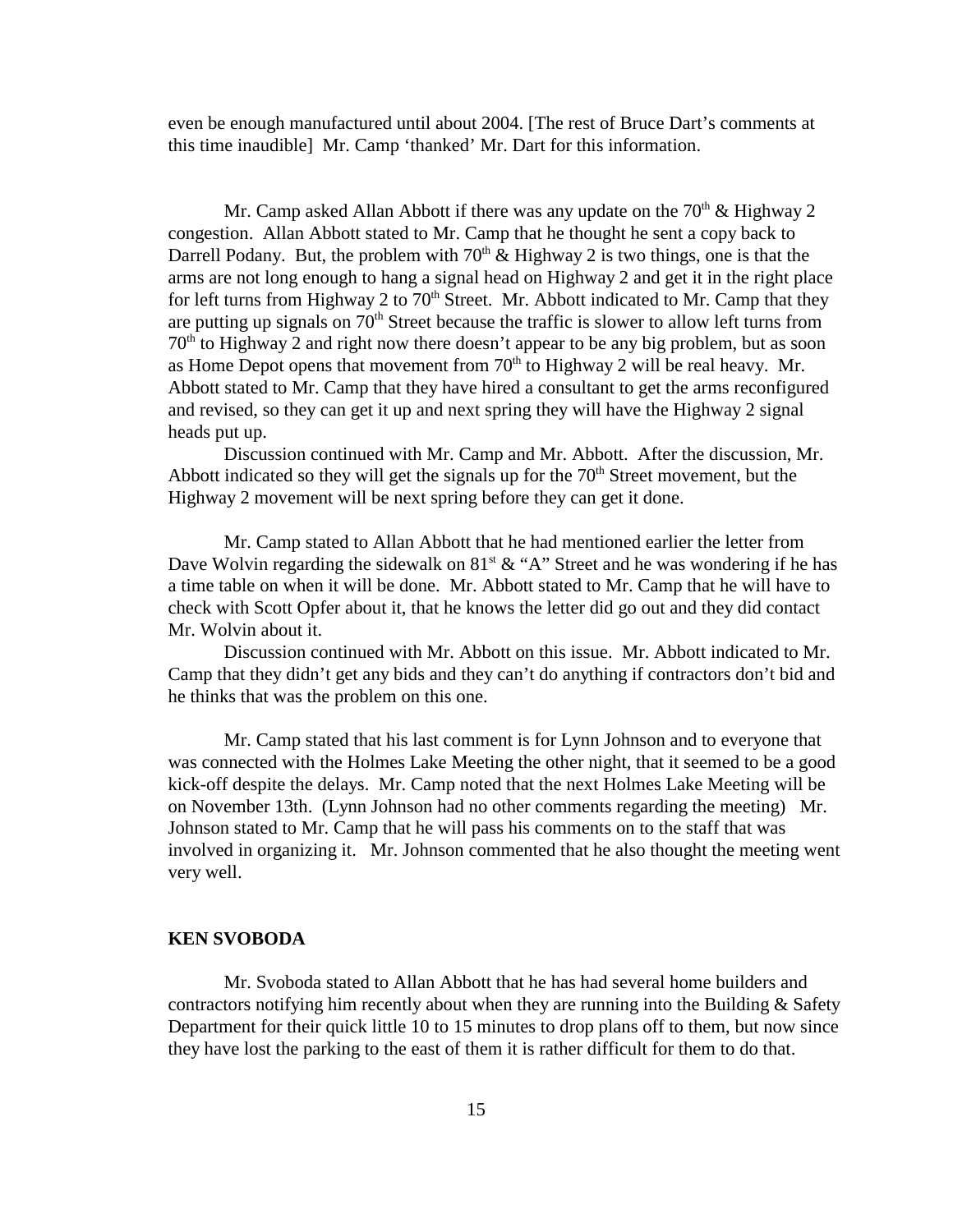Discussion continued with comments from Mr. Svoboda. Mr. Svoboda stated to Mr. Abbott that he was curious if they might look at doing some 30 minute meters somewhere in the area of the City/County Building for those type of individuals to be able to run in and out. Mr. Abbott stated to Mr. Svoboda that he will take a look at it.

Ms. McRoy thanked Diane Gonzolas for the material that she provided her for Monday night in talking with the Kids Forum on what the City is doing and getting prepared, especially on Terrorists. Ms. McRoy indicated to Ms. Gonzolas that she appreciated the material that she gave to her.

### **VI. MEETING ADJOURNED AT 12:00 P.M.**